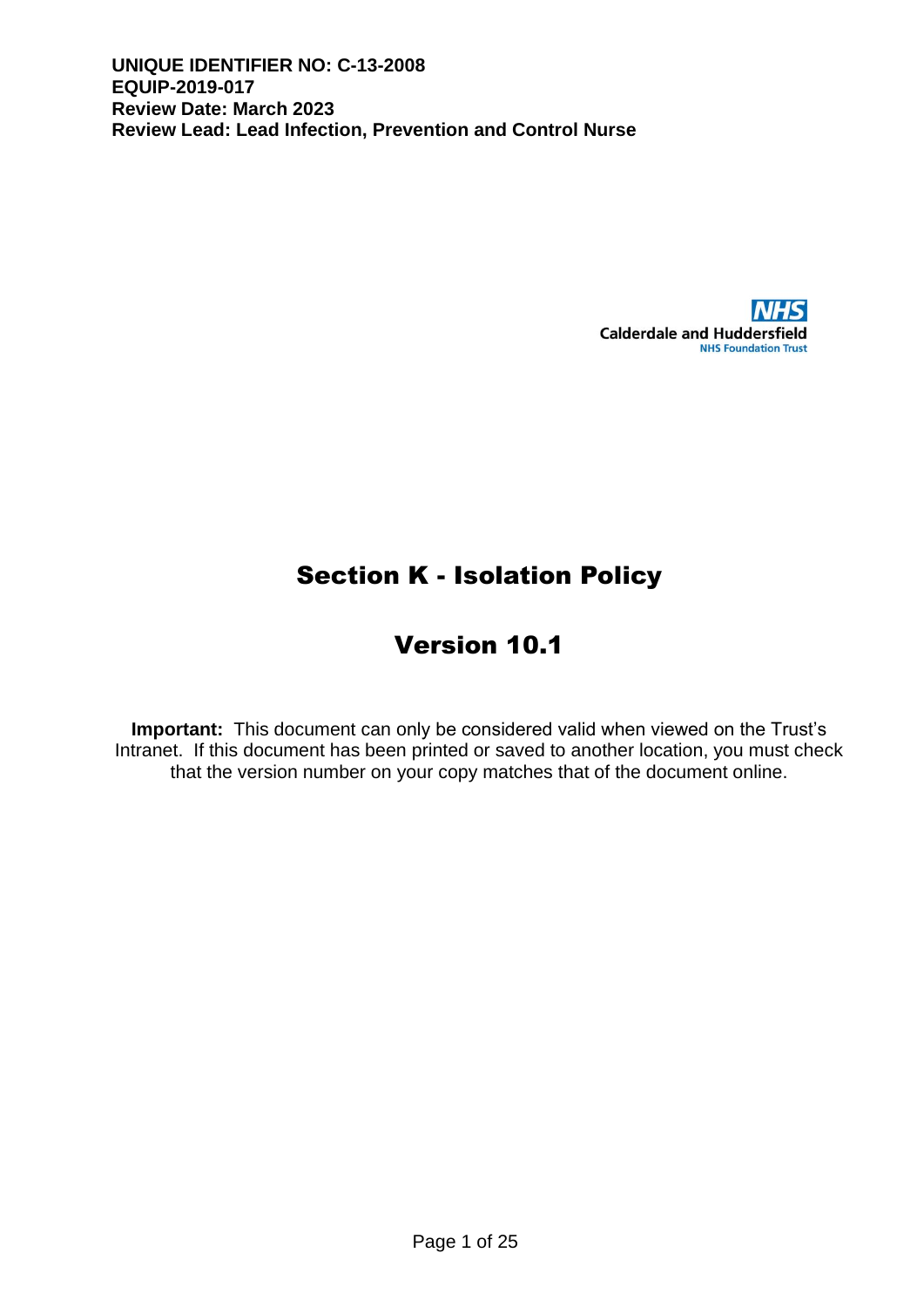| <b>Document Summary Table</b>       |                                           |                                                  |              |
|-------------------------------------|-------------------------------------------|--------------------------------------------------|--------------|
| <b>Unique Identifier Number</b>     | C-13-2008                                 |                                                  |              |
| <b>Status</b>                       | Ratified                                  |                                                  |              |
| <b>Version</b>                      | 10.1                                      |                                                  |              |
| <b>Implementation Date</b>          | March 2008                                |                                                  |              |
| <b>Current/Last Review</b>          |                                           | March 2008; March 2010; March 2012, March 2014,  |              |
| <b>Dates</b>                        |                                           | January 2015, January 2018, January 2020, Aug 20 |              |
| <b>Next Formal Review</b>           | <b>March 2023</b>                         |                                                  |              |
| <b>Sponsor</b>                      |                                           | Director of Infection, Prevention and Control    |              |
| <b>Author</b>                       | Lead Infection Prevention & Control Nurse |                                                  |              |
| Where available                     | Intranet                                  |                                                  |              |
| <b>Target audience</b>              | All staff                                 |                                                  |              |
| <b>Ratifying Committee</b>          |                                           |                                                  |              |
| <b>Executive Board</b>              |                                           | 19 March 2020                                    |              |
| <b>Consultation Committee</b>       |                                           |                                                  |              |
| <b>Committee Name</b>               |                                           | <b>Committee Chair</b>                           | <b>Date</b>  |
| Infection, Prevention and Control   |                                           | Consultant                                       | January 2020 |
| Committee                           |                                           | Microbiologist/Director                          |              |
|                                     |                                           | of Infection Prevention                          |              |
|                                     |                                           | and Control                                      |              |
| <b>Other Stakeholders Consulted</b> |                                           |                                                  |              |

|                                 | Does this document map to other Regulator requirements?                                                                                                                                                                                                                                              |  |  |
|---------------------------------|------------------------------------------------------------------------------------------------------------------------------------------------------------------------------------------------------------------------------------------------------------------------------------------------------|--|--|
| <b>Regulator details</b>        | Regulator standards/numbers etc                                                                                                                                                                                                                                                                      |  |  |
| <b>Document Version Control</b> |                                                                                                                                                                                                                                                                                                      |  |  |
| Version 10.1                    | Policy further reviewed in light of Covid-19 pandemic. Covid-19 added to<br>the isolation priorities chart.                                                                                                                                                                                          |  |  |
| Version 10                      | Isolation priorities chart updated and the layout of the document altered in<br>line with the policy on policies and the content. Addition of a section on<br>repatriation.                                                                                                                          |  |  |
| Version 9                       | Updates to: door signage; SOP for isolation of diarrhoea; isolation<br>priorities guide and policy content in relation to the changes                                                                                                                                                                |  |  |
| Version 8                       | References reviewed and updated, appendices reviewed and updated<br>and EPR elements added where applicable.                                                                                                                                                                                         |  |  |
| Version 7                       | The full appendices have been added to the policy as they were<br>inaccessible.                                                                                                                                                                                                                      |  |  |
| Version 6                       | A quick guide for prioritising who to isolate is available in Appendix 1.<br>Respiratory protection guidance is now available in Appendix 14 and not<br>via a hyperlink. All appendices are available via a PDF quick link.                                                                          |  |  |
| Version 5                       | The new isolation signage is available in App 8/9&10. Assessment Tool<br>and the Transfer of Patients form have been referred to. CPE has been<br>added to the ID Chart. A hyperlink to the IPC intranet page re: masks.<br>The location and availability of pressure rooms is updated - Appendix 5. |  |  |
| Version 4                       | Reviewed and Appendix 1 & Appendix 3 replaced with an Infectious<br>Diseases Chart. All references to swine flu removed and referred to as<br>seasonal flu. Community information and a summary of the policy have<br>also been added as Appendix 14 and 15 respectively.                            |  |  |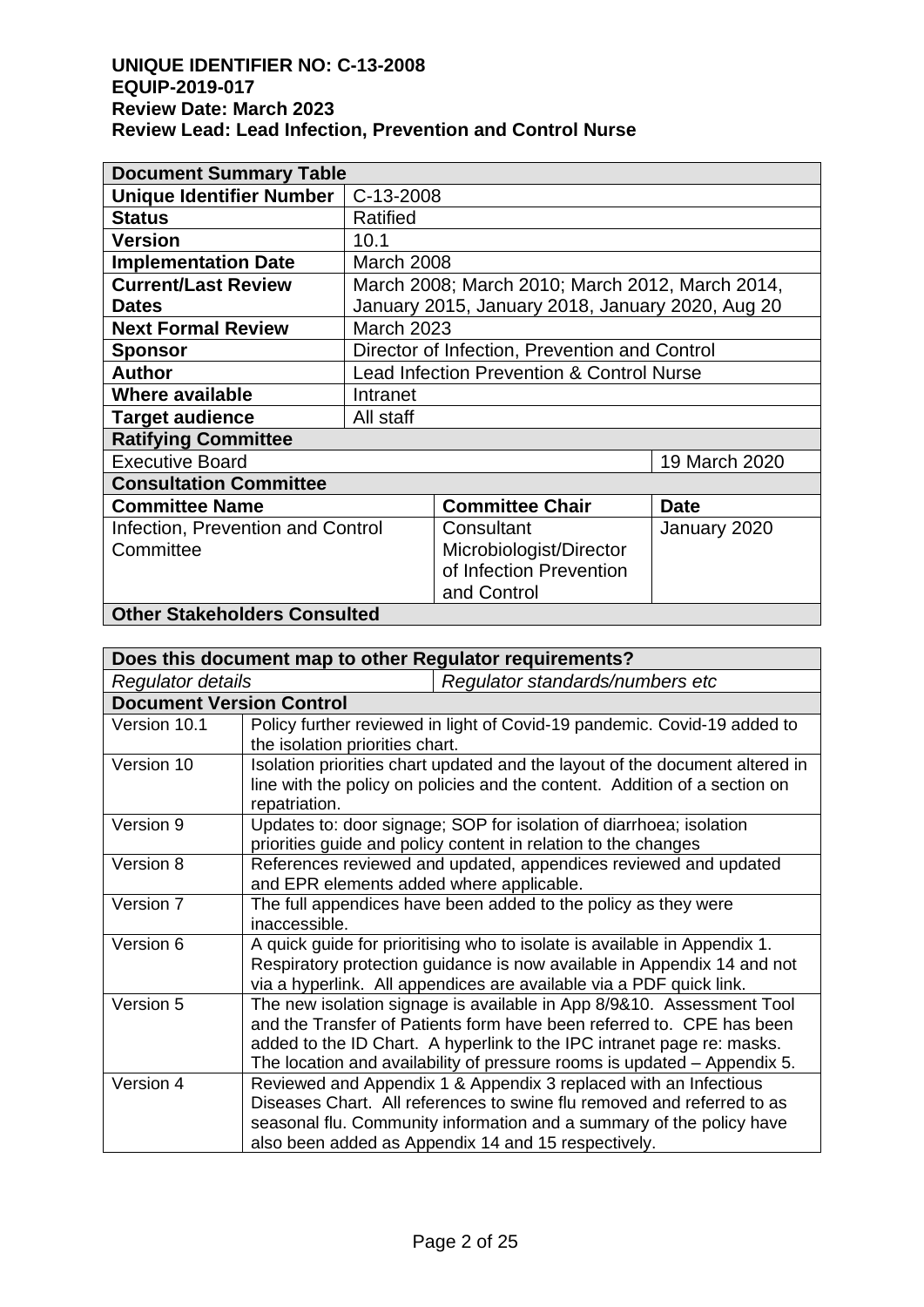## **Contents**

Section **Section Section Section Section Section Section Section** 

| 1.<br>2.<br>3. | Introduction<br>Purpose<br>Duties (Roles and Responsibilities) |                  |
|----------------|----------------------------------------------------------------|------------------|
| 4.             | Isolation                                                      | 5                |
|                | 4.1 Instigating isolation precautions                          | 5                |
|                | 4.2 Types of isolation                                         | 6                |
|                | 4.3 Isolation prioritising                                     |                  |
|                | 4.4 Isolation facilities                                       |                  |
|                | 4.5 Isolation standards                                        | 8                |
|                | 4.6 Transfer of a patient                                      | 8                |
|                | 4.7 Repatriation                                               | $\boldsymbol{9}$ |
| 5.             | Training and Implementation                                    | 9                |
| 6.             | Monitoring Compliance with Procedural Document                 | 10               |
| 7.             | <b>Associated documents</b>                                    | 10               |
| 8.             | <b>Trust Equalities Statement</b>                              | 10               |
| 9.             | References                                                     | 10               |

## **Appendices**

|             | Appendix 1: Guide for the prioritising of side room isolation | 12.  |
|-------------|---------------------------------------------------------------|------|
| Appendix 2: | Isolation signage guide                                       | 17   |
| Appendix 3: | Pressure room locations and procedures                        | 18.  |
| Appendix 4: | Viral Gastroenteritis risk assessment tool                    | -21- |
| Appendix 5: | SOP for timely isolation of patients with diarrhoea symptoms  | 22.  |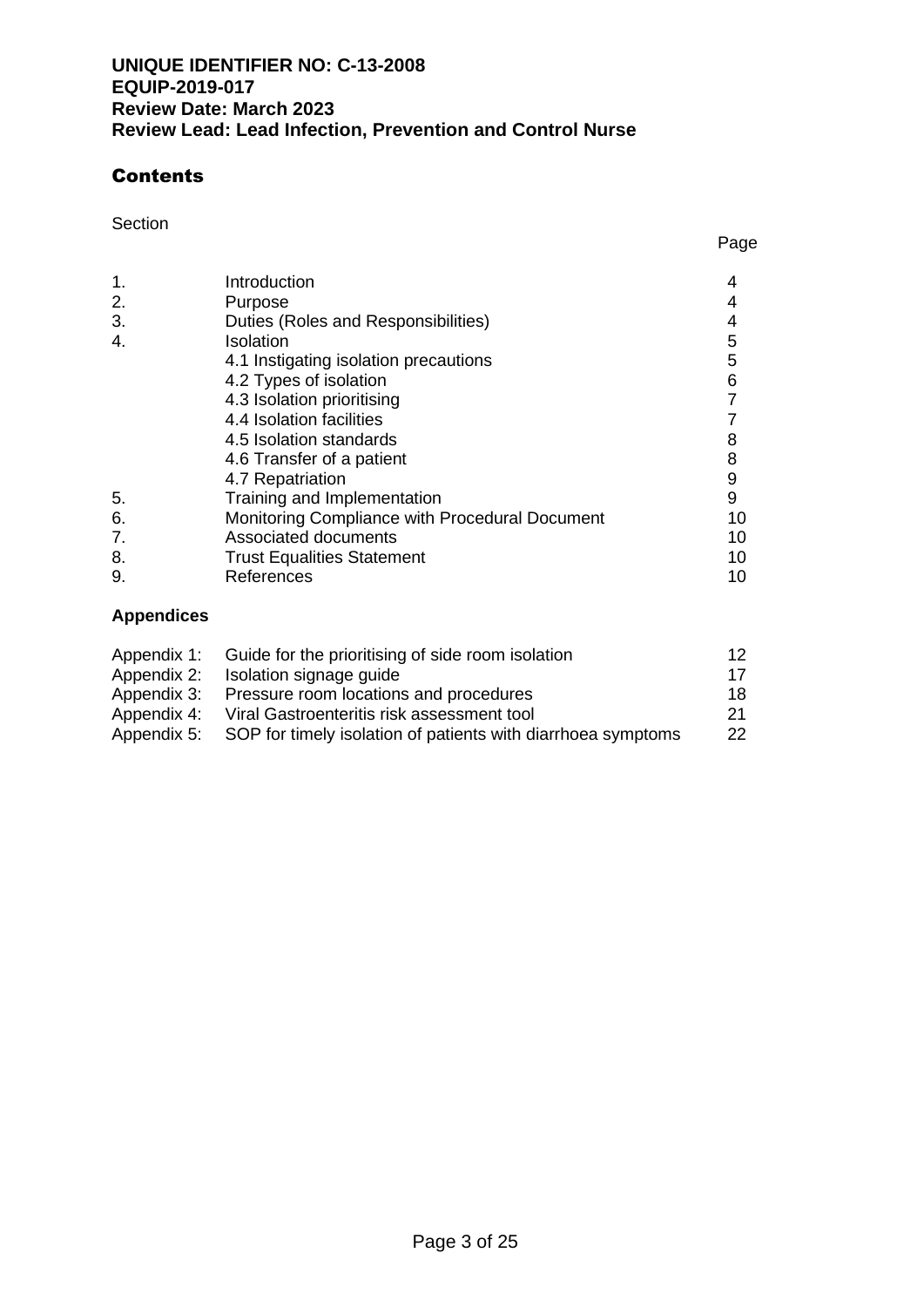## 1. Introduction

Isolation is a key measure in the control of infections, alongside hand hygiene, personal protective equipment and effective cleaning. Through the correct and timely placement of infected patients (suspected or confirmed) into single rooms or cohort bays, it is possible to control the spread and minimise the impact of infectious diseases such as Norovirus, Covid-19 and Influenza, and health-care associated infections (HCAIs) such as MRSA and Clostridium *difficile*.

The Health and Social care Act 2008 requires providers delivering in-patient care to ensure that it is able to make available adequate isolation precautions and facilities as appropriate for their patients.

#### **1.1 Key points**

- Prompt isolation is essential to contain the spread of infection
- Staff should ensure they are clear on the precautions required for the specific infection they are managing – see guide at Appendix 1
- Isolation to protect vulnerable patients also requires prompt action

#### 2. Purpose

The purpose of this policy is to ensure the correct employment of isolation procedures in order to minimise the risk of cross infection. It sets out Trust guidance regarding the isolation and care of patients with known or suspected colonisation or infection by multi-resistant organisms or infectious diseases and provides information regarding the following:

- Why isolation is necessary
- When should isolation precautions be implemented
- Standards for isolation of different infections including PPE/room requirements
- How to prioritise the need for isolation
- Staff responsibilities

## 3.Duties (Roles and responsibilities)

**The Chief Executive** is responsible for ensuring that there are effective infection control arrangements in the Trust.

**The IPCT** is responsible for providing expert advice in accordance with this policy, for supporting staff in its implementation and assisting with risk assessment where complex decisions are required. The IPCT is also responsible for ensuring this policy remains consistent with current evidence and reviewing the policy.

**Manager** responsibilities are to ensure that:

- Staff are aware of, have access to and comply with this policy
- Staff are adequately trained in all aspects of this policy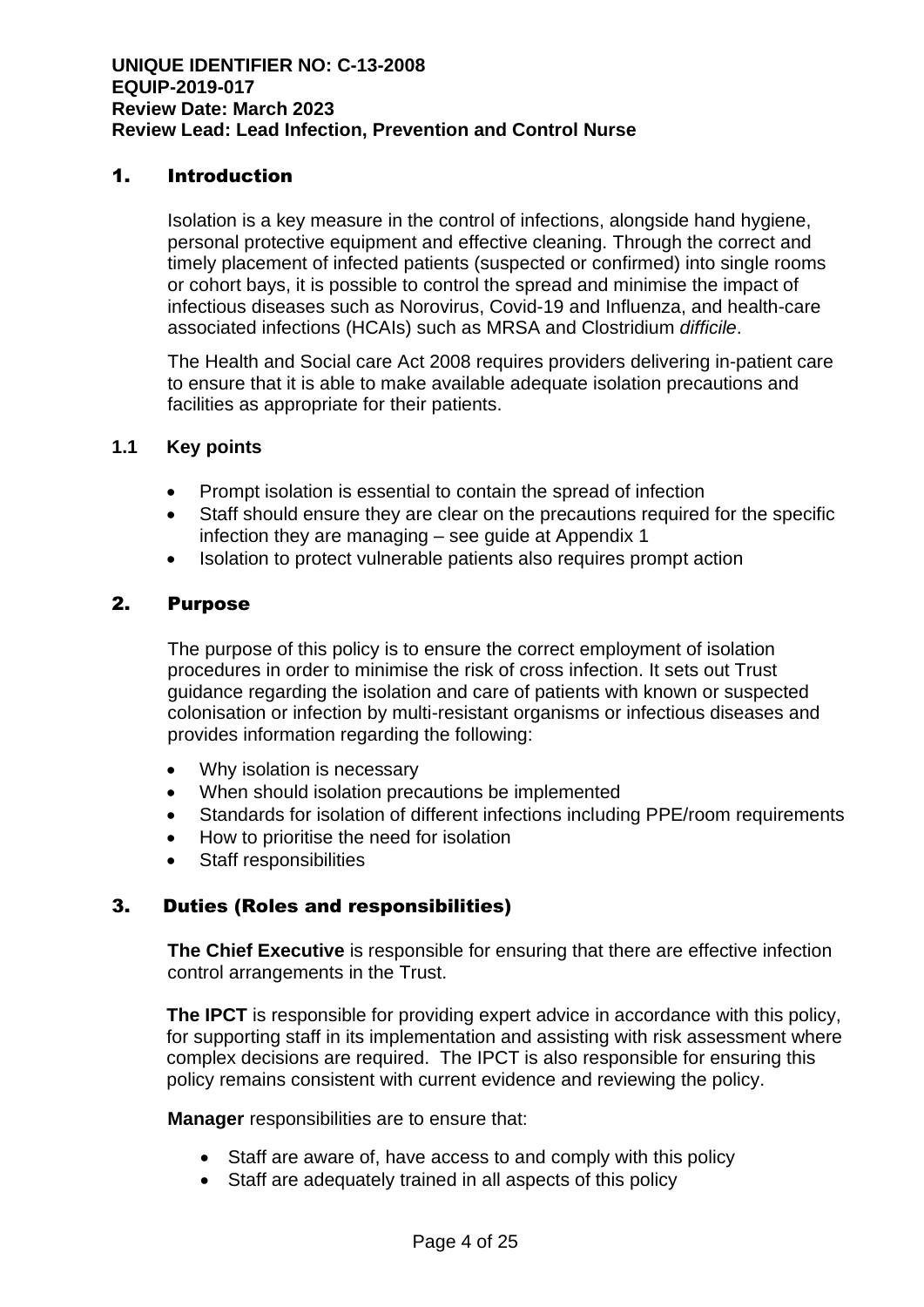**Ward / Department Staff** responsibilities are to ensure that they:

- Understand how organisms spread in order that they can apply correct isolation procedure
- Comply with the requirements of this policy
- Attend training as required
- Isolate patients promptly to reduce the risk of spread of infection/protect the immune-compromised patient

All staff working on Trust premises, including contractors' staff, agency, locum staff and Allied Health Professionals are responsible for adhering to this policy and those listed below.

## 4. Isolation

Isolation is the placement of a patient within a single room and the implementation of additional precautions for specific conditions, effective in reducing the spread of infection to patients, staff and visitors. The allocation of single rooms must be based on a clinical risk assessment with infection control requirements given priority over bed management/capacity issues.

## **4.1 Instigating isolation precautions**

Ward staff may be informed by the Infection Prevention and Control Team (IPCT), Laboratory staff, the patient or via an alert flag on the Electronic Patient Record (EPR) of the presence of an infectious condition or antimicrobial resistant organism. This policy and the attached appendix support staff in identifying the isolation requirements for their patients. In addition, the Infection Prevention and Control Risk Assessment on EPR aids identification of risks and actions to be taken, including isolation. Recent additions to the assessment relate to Covid-19:

- **Q1.** Do you or any member of your household/family have a confirmed diagnosis of COVID-19?
- **Q2**. Are you or any member of your household/family waiting for a COVID-19 test result?
- **Q3.** Have you travelled internationally in the last 14 days?
- **Q4.** Have you had contact with someone with a confirmed diagnosis of COVID-19, or been in isolation with a suspected case in the last 14 days?
- **Q5.** Do you have any of the following symptoms?
	- high temperature or fever
	- new, continuous cough
	- a loss or alteration to taste or smell

The IPCT are available to liaise with ward staff to reinforce the necessary precautions that should be taken for different situations and to aid risk assessment and prioritisation of isolation.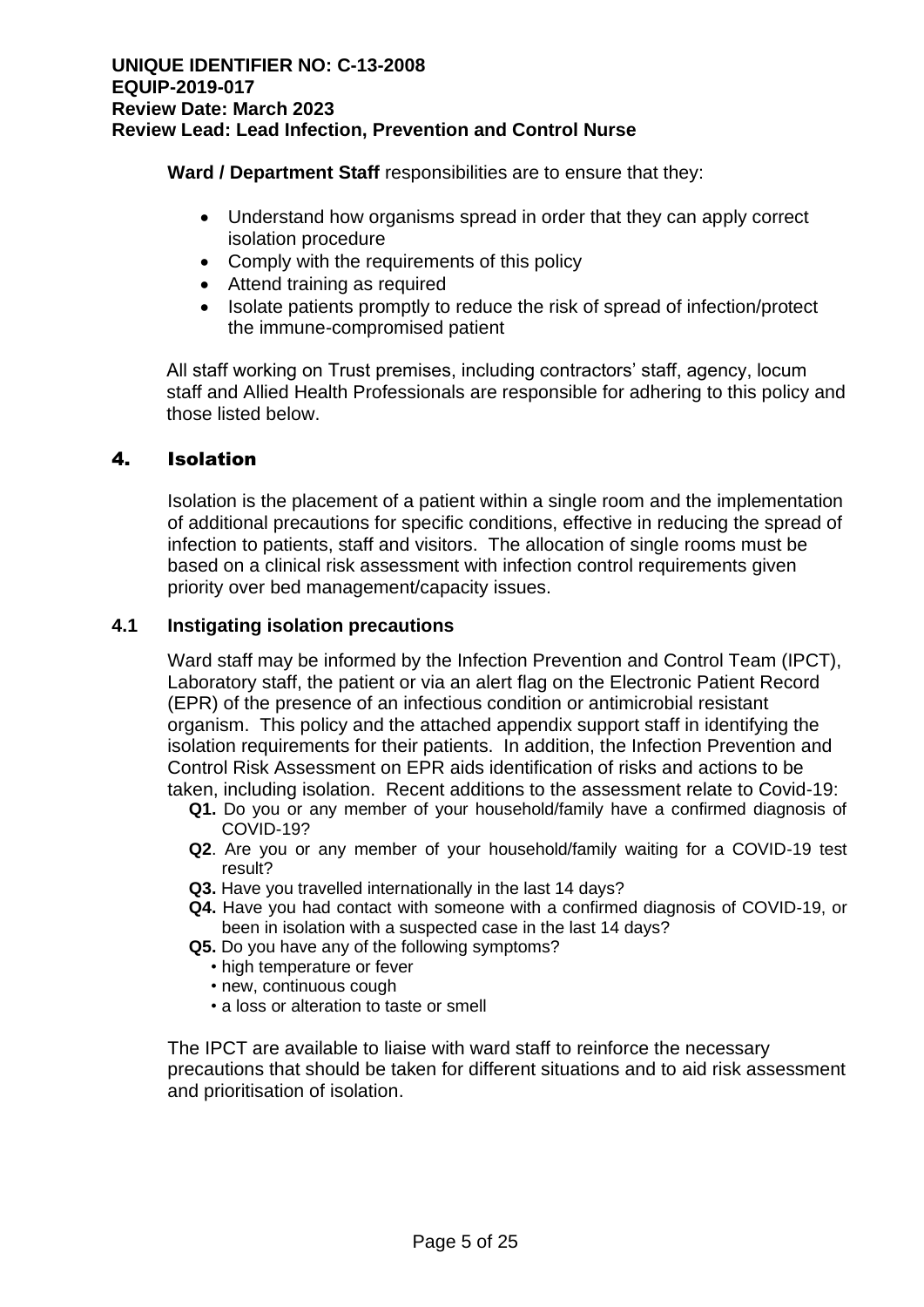## **4.2 Types of isolation**

There are four categories of isolation used in the Trust. Three are source isolation which **contain** infection and the other **protects** a patient from infection:

**Contact Isolation (red or amber signage depending on the organism)** is necessary for patients who are known or suspected of being colonised or infected with pathogenic micro-organisms spread through contact.

- **Direct contact** is the physical transfer from body surface to body surface between an infected or colonised person and a susceptible host. This can be between patients or from staff to patient when performing patient care activities
- **Indirect contact** involves the susceptible host having contact with an intermediate object, such as contaminated instruments, the environment, or care equipment such as commodes, beds, hoists

**Respiratory Isolation (green signage)** is necessary for infections that are spread by the respiratory route through aerosol or droplet transmission.

- **Droplets** are generated from the source patient through coughing, sneezing, talking or singing. Transmission occurs when droplets containing micro-organisms generated from the infected person are propelled a **short distance** through the air and reach someone's conjunctivae, nasal mucosa or mouth
- **Airborne** transmission occurs by dissemination of microorganisms suspended in the air for long periods of time in aerosols or dust.

**High level isolation (yellow signage)** is necessary for patients who are known or suspected of being infected with a significant pathogenic micro-organisms i.e. MERS CoV, Viral Haemorrhagic Fever etc.

**Protective isolation (blue signage)** is necessary if the patient is immunocompromised and therefore vulnerable to infection arising from other patients or from the environment. The aim is to protect such patients from both exogenous (cross-infection) and endogenous (self-infection) infections.

**See Appendix 2 for a guide to the signage available to support source and protective isolation. All signage is available via the IPC pages of the intranet. See Appendix 3 for the location and procedure for pressure rooms.**

#### **4.3 Isolation prioritising**

Isolation priority depends on a number of factors: the patient and their risk factors; the infection and its mode of spread; the site of the infection; current symptoms of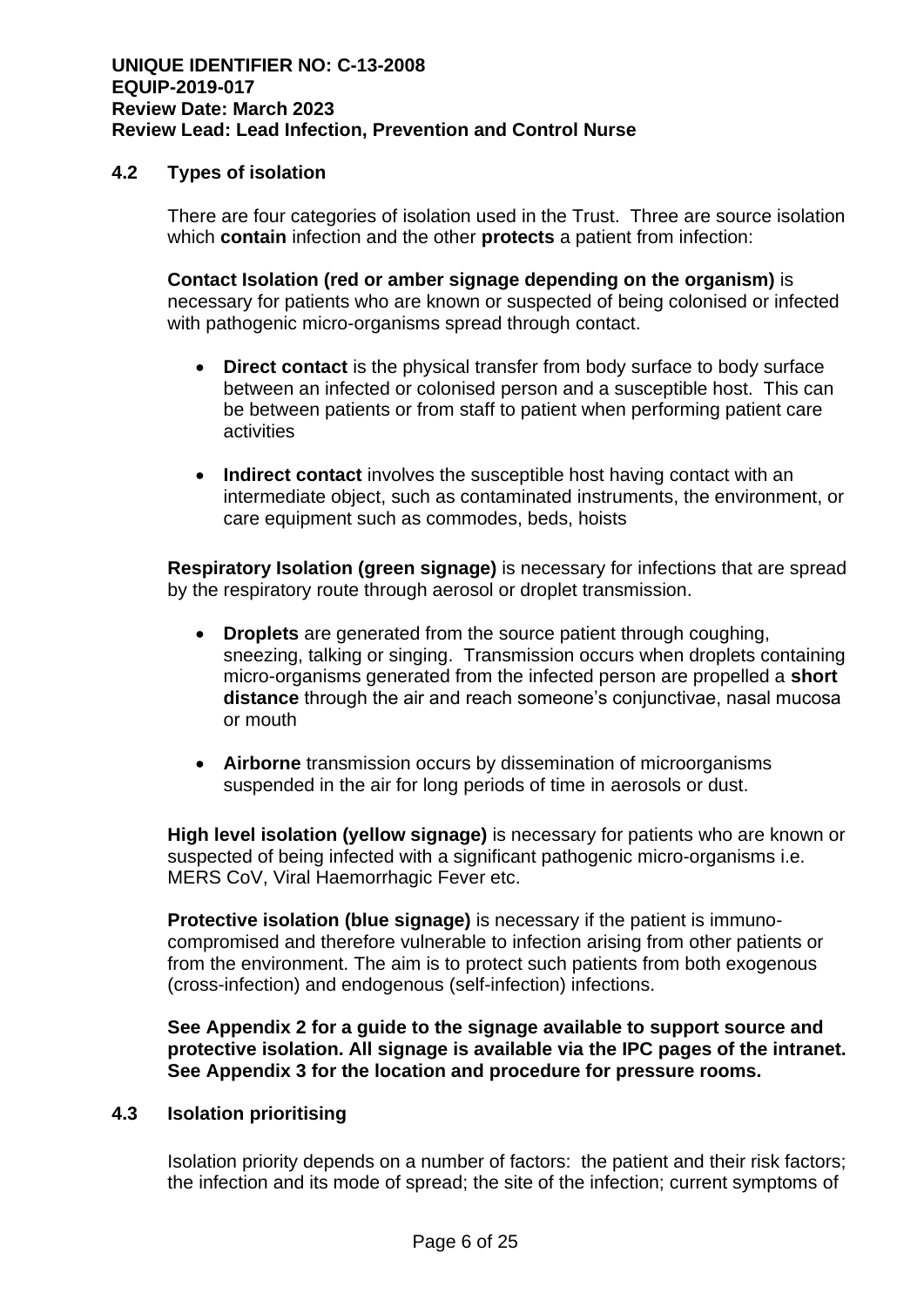the patient; the nature of the ward and the other patients present. **Please refer to Appendix 1.**

#### **4.4 Isolation facilities**

**Single room:** The most effective form of isolation is in a single room with ensuite facilities and this should always be the first choice for the placement of infected patients. **The door to the room must be kept closed** to provide physical separation from other patients. If this is not possible, e.g. falls risk, then this must be documented in the patient's notes outlining interventions in place to ensure the safety and wellbeing of the isolated patient. Even if the door is kept open it must be closed during cleaning, bed making, and at any other time where a staff member is present.

**Cohort:** If single room capacity is exceeded, cohorting may be implemented for patients with the same organism or who display similar signs and symptoms of infection (e.g. diarrhoea and/or vomiting). This should be discussed with the IPCT. Where patients are being cohorted the doors should be kept closed to provide physical separation from other patients. **Designated staff** should care for patients who are cohorted within an area of the ward**.** Toileting/bathing facilities should also be designated.

Whether cohorted or isolated in a single room, appropriate isolation door signage must be displayed (Appendix 3).

**If appropriate isolation facilities are not available,** this must be escalated to the Bed Team (see Appendix 5 for the process where the patient has diarrhoea). The ward staff are to complete a clinical incident form via Datix.

**Bay area:** Where unavoidable, if a patient is to be 'isolated' in a bay area:

- Consider a bed space where there is least 'traffic' of other staff/patients this is often NOT next to the sink. Point of care alcohol gel should be available at all times. This placement is not a substitute for a single side room, and should only be considered as a last resort
- Appropriate 'inside the room' standards sign should be displayed above the patient's bed to alert staff of the need to implement infection control precautions
- Other patients within the bay/immediate vicinity should not have wounds or indwelling devices or be immunosuppressed (see appendix 1 for more information)
- Where the infection is in a wound, dressing changes for the patient should not be carried out when other patient's wounds are exposed.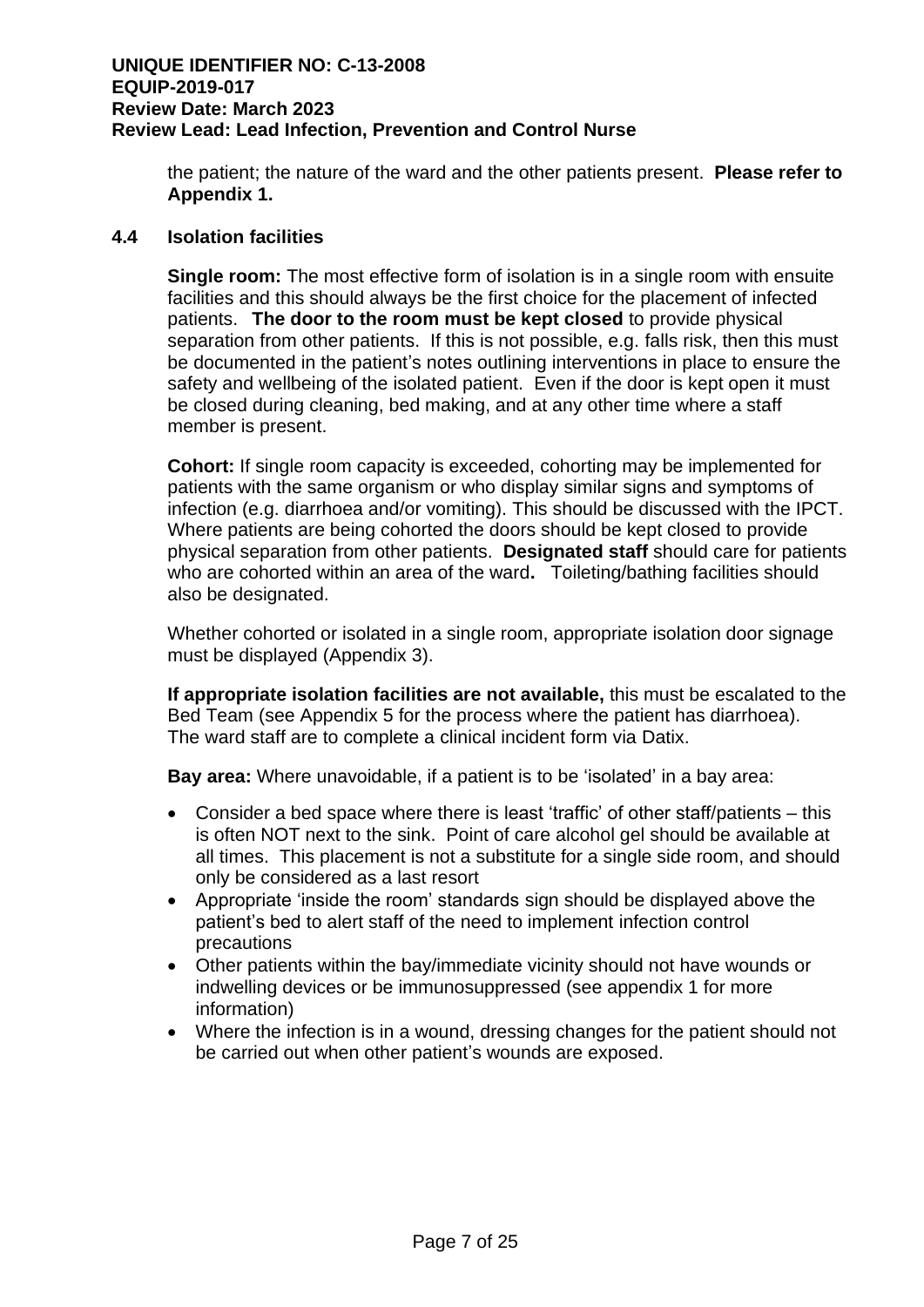#### **4.5 Isolation standards**

- **Communicate:** Provide affected patients and visitors with an explanation of their infection, the need for isolation precautions and treatment, **without breaking confidentiality** and document in the notes. The Infection Prevention and Control Nurses can be contacted if patients, relatives or visitors require further information
	- o Make patients and visitors aware of the isolation signage
	- o Provide information leaflets on infections where appropriate/available
	- o Patients isolated in side-rooms may experience higher levels of anxiety and/or depression. Staff should be sensitive to actions that increase anxiety, such as a lack of communication or inconsistencies in care.
- **Personal protective equipment:** Appropriate PPE must be worn (See Isolation signage and IPC policy C). Explain why this is needed to your patient
- **Limit staff:** The number of staff entering the side room should be kept to a minimum, including during ward rounds
- **Equipment management:** Ideally equipment should be dedicated and remain in the isolation room. Where this is not possible any equipment must be disinfected on removal. Additionally
	- o Fans must not be used in isolation rooms unless specifically permitted within heatwave planning
	- o Laptops on wheels (LOWs) must not be taken into isolation rooms
	- o Hard copy charts should be kept outside the side room
- **Cleaning:** Care should be taken to minimise wider environmental contamination during cleaning/bed changing etc.
	- o Keep the door closed when changing beds to minimise environmental contamination
	- o Ensure the correct clean following transfer/discharge of the patient e.g. Amber clean (Tristal) or Red clean (Tristal followed by HPV).

#### **4.6 Transfer of patients**

The transfer and movement of patients **should be kept to a minimum** to reduce the risk of infection spreading and should only be undertaken for clinical reasons.

- **If transferred to another ward** e.g. ICU or CCU, the receiving ward must be notified. Where possible, the patient should be transferred into a clean bed; their previous bed and bed space should be disinfected as per the bed space cleaning guidelines. Equipment used to transfer the patient must be disinfected after use.
- **If attending a department** to perform an investigation which cannot be performed on the ward, the receiving area must be notified so that appropriate infection control measures can be taken. Arrangements need to be made to minimise contact with other patients, therefore the isolated patient should be seen last on the list or seen immediately on arrival and returned directly into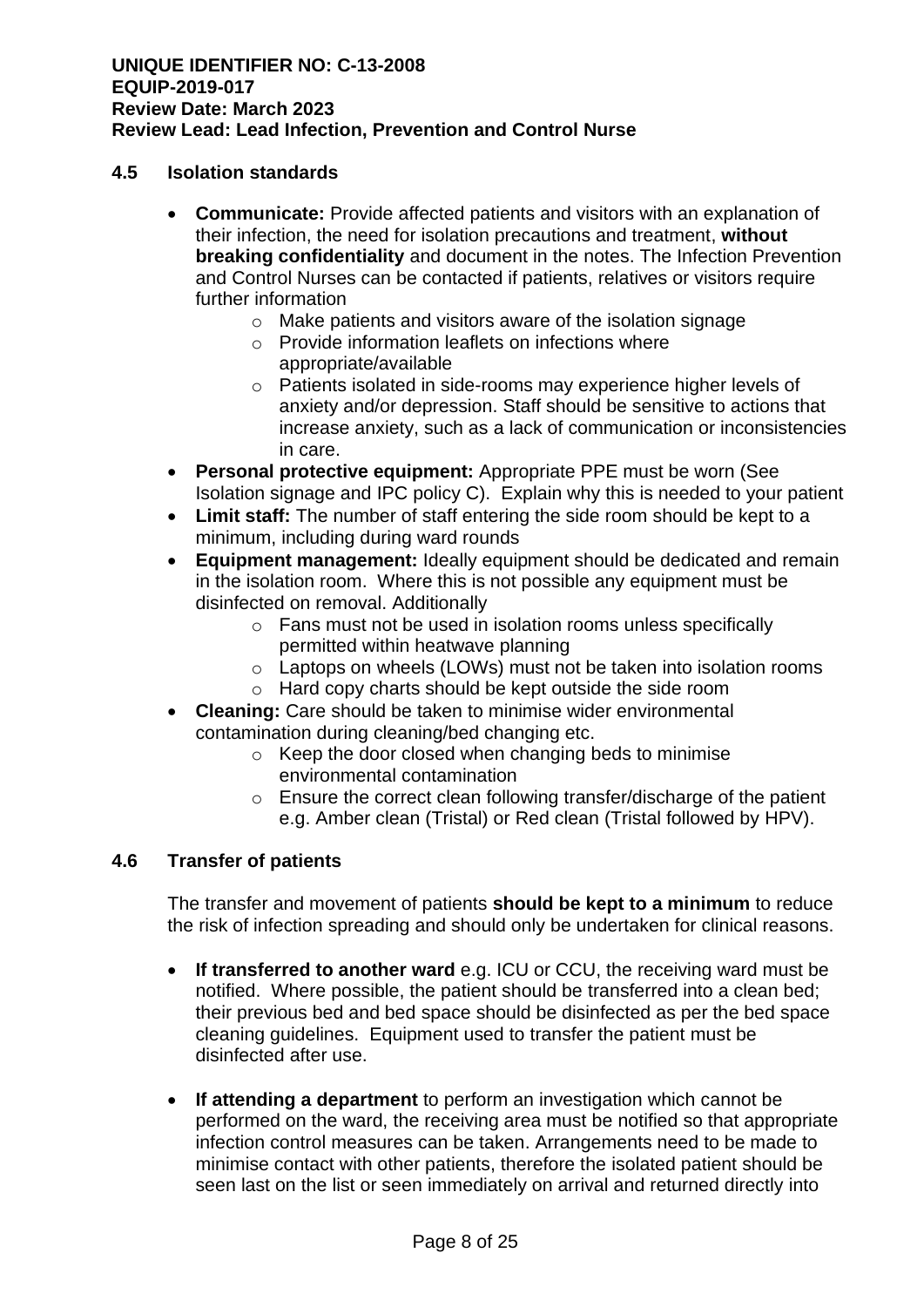isolation. Non-single use equipment used within a department and equipment used to transfer the patient must be disinfected after use.

- **If transferred to another hospital/healthcare setting** the receiving organisation must be notified so that appropriate infection control measures can be taken.
- Staff should ensure that the following issues are addressed prior to transfer to another ward, hospital or healthcare setting:
	- Urinary catheter bags should be emptied before transfer
	- Wound dressings should be intact and checked for visible exudate if exudate has breached the dressing it should be changed
	- If patients are expectorating sputum, staff should ensure that clean tissues are provided when the patient is being transported
	- Patients with suspected or confirmed but untreated pulmonary TB or a known or suspected infection spread via the respiratory route (e.g. MERS, influenza, chickenpox, RSV) should wear a theatre mask when being transported through public or patient areas
	- During the Covid-19 pandemic, all transferring patients must wear a surgical facemask unless already wearing an oxygen mask/intubated. See guidance on the intranet for transferring positive patients.

## **4.7 Repatriation**

If available, isolation is advised for repatriations with screening commenced as per associated guidelines. However, there should be no delay to repatriation from tertiary units due to a lack of side room isolation facilities. Discuss the management of these patients with the IPCT.

## 5. Training and implementation

All Trust staff need to understand how organisms spread in order to apply isolation procedures. Each staff member is accountable for his/her own practice and should always act in a way as to promote and safeguard the wellbeing and interest of patients. Training and information will be provided from a number of sources:

- Trust Induction
- Mandatory Training
- Via Trust Intranet
- Ward/Department Managers
- Link practitioners
- Infection Prevention and Control Team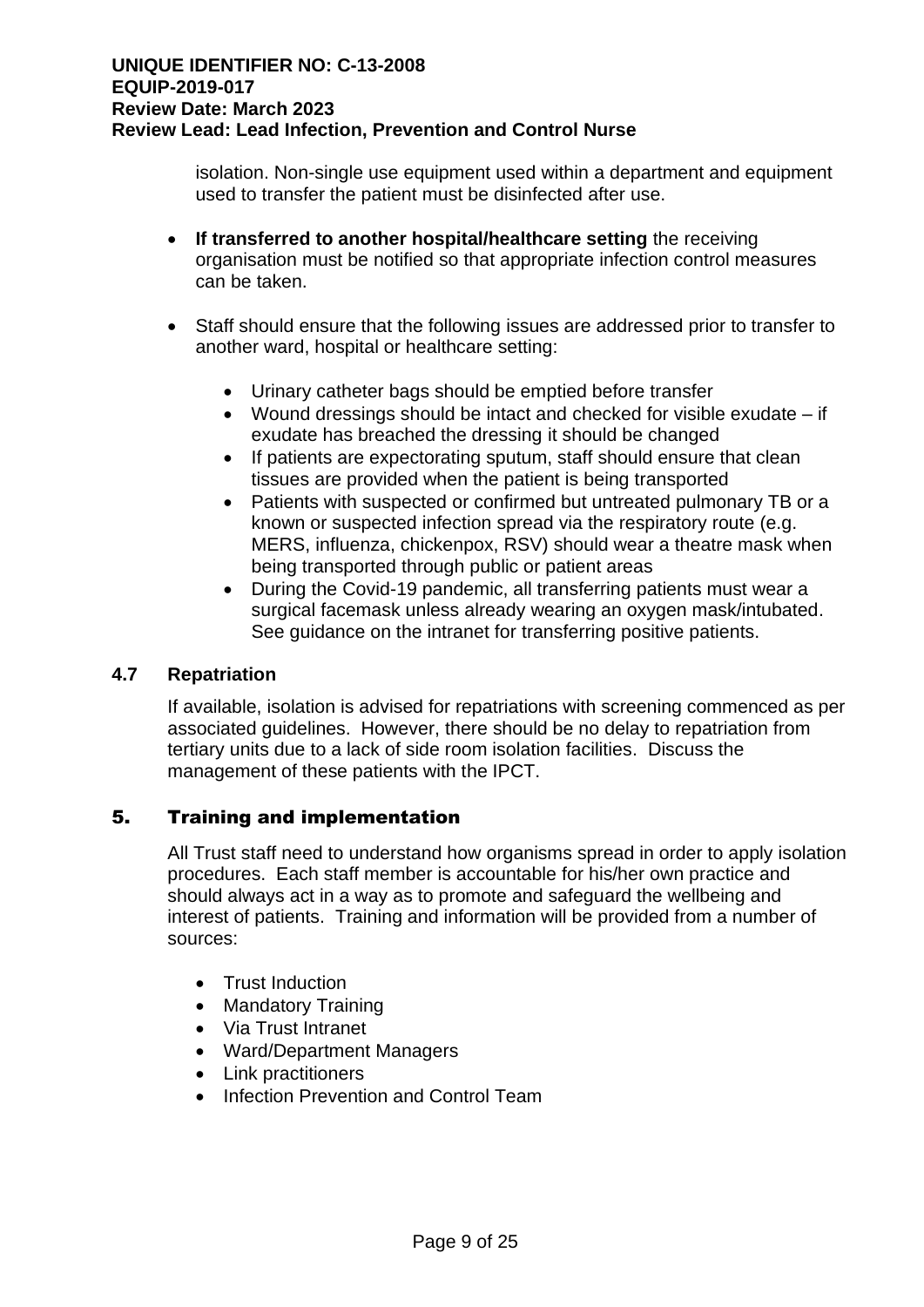## 6. Monitoring compliance

Compliance is audited on an annual basis by the IPCT and within the FLO audit process. These are reported to the individual Wards, Ward Managers, Matrons and Divisions. In addition, isolation breaches are monitored at divisional boards, the Infection Control Committee and the Infection Control Performance Board.

## 7. Associated documents

This policy should be used in conjunction with the Infection Control Policies, including organism specific policies e.g.

| Section D: | <b>Meningococcal Disease</b>                    |
|------------|-------------------------------------------------|
| Section J: | Multi Resistant Organisms Policy                |
| Section N: | Viral Haemorrhagic Fever Policy (Ebola)         |
| Section Q  | Management of patients with CPE                 |
| Section S: | <b>Tuberculosis Policy</b>                      |
| Section T: | Management of MRSA incl. PVL                    |
| Section U: | <b>MERS-COv Policy</b>                          |
| Section Y: | Control and Management of Clostridium difficile |

Also the following policies:

- Laundry Policy
- Disposal of Waste
- Principles for Uniform and Non-Uniform Staff

## 8. Trust Equalities Statement

Calderdale and Huddersfield NHS Foundation Trust aims to design and implement services, policies and measures that meet the diverse needs of our service, population and workforce, ensuring that none are placed at a disadvantage over others. We therefore aim to ensure that in both employment and services no individual is discriminated against by reason of their gender, gender reassignment, race, disability, age, sexual orientation, religion or religious/philosophical belief, marital status or civil partnerships.

This policy has been through the Trust's EQUIP (Equality Impact Assessment Process) to assess the effects that it is likely to have on people from different protected groups, as defined in the Equality Act 2010.

## 9. References and further reading

**Department of Health (2015).** The Health and Social Care Act 2008: Code of Practice of the prevention and control of infections and related guidance

**Hawker J et al (2019).** Communicable Disease Control and Health Protection Handbook (4<sup>th</sup> Edition) Wiley-Blackwell publishing Ltd. Chichester.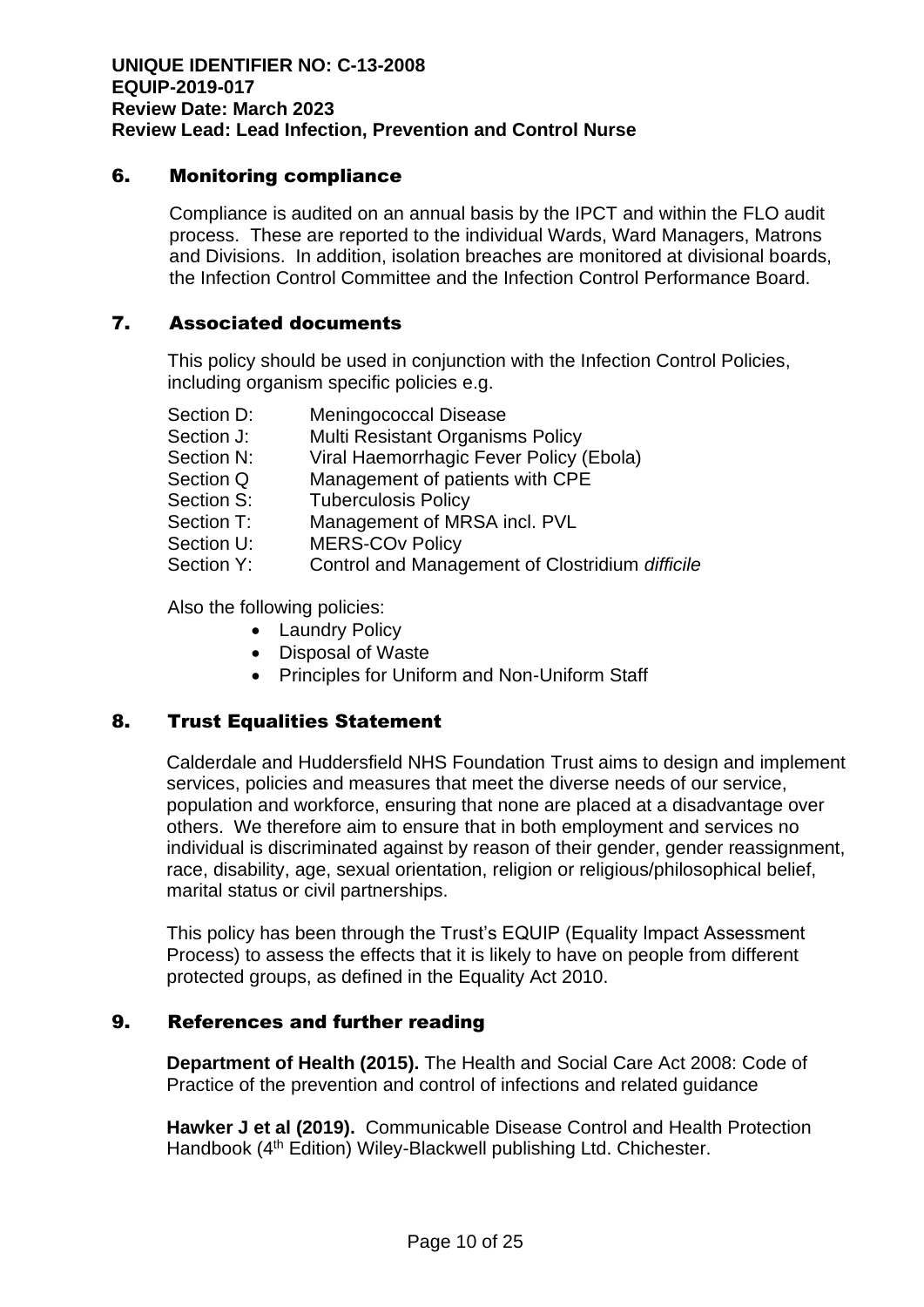**Public Health England (2016).** Infection control precautions to minimise transmission of Respiratory Tract Infections in healthcare settings. Version 2

**Loveday HP et al (2103)** epic3: National Evidence-Based Guidelines for Preventing Healthcare-Associated Infections in NHS Hospitals in England. Journal of Hospital Infection 86S1 (2014) S1-S70

**Jùrgensen et al (2017).** PLOS ONE | DOI:10.1371/journal.pone.0173510 March 7, 2017

**Surendra Karki (2013).** Journal of Clinical Microbiology p. 3374–3379 October 2013 Volume 51 Number 10

**Public Health England (2020)** <https://www.gov.uk/government/collections/wuhan-novel-coronavirus>

**NICE (2020)** [COVID-19 rapid guideline: arranging planned care in hospitals and](https://www.nice.org.uk/guidance/ng179)  [diagnostic services](https://www.nice.org.uk/guidance/ng179)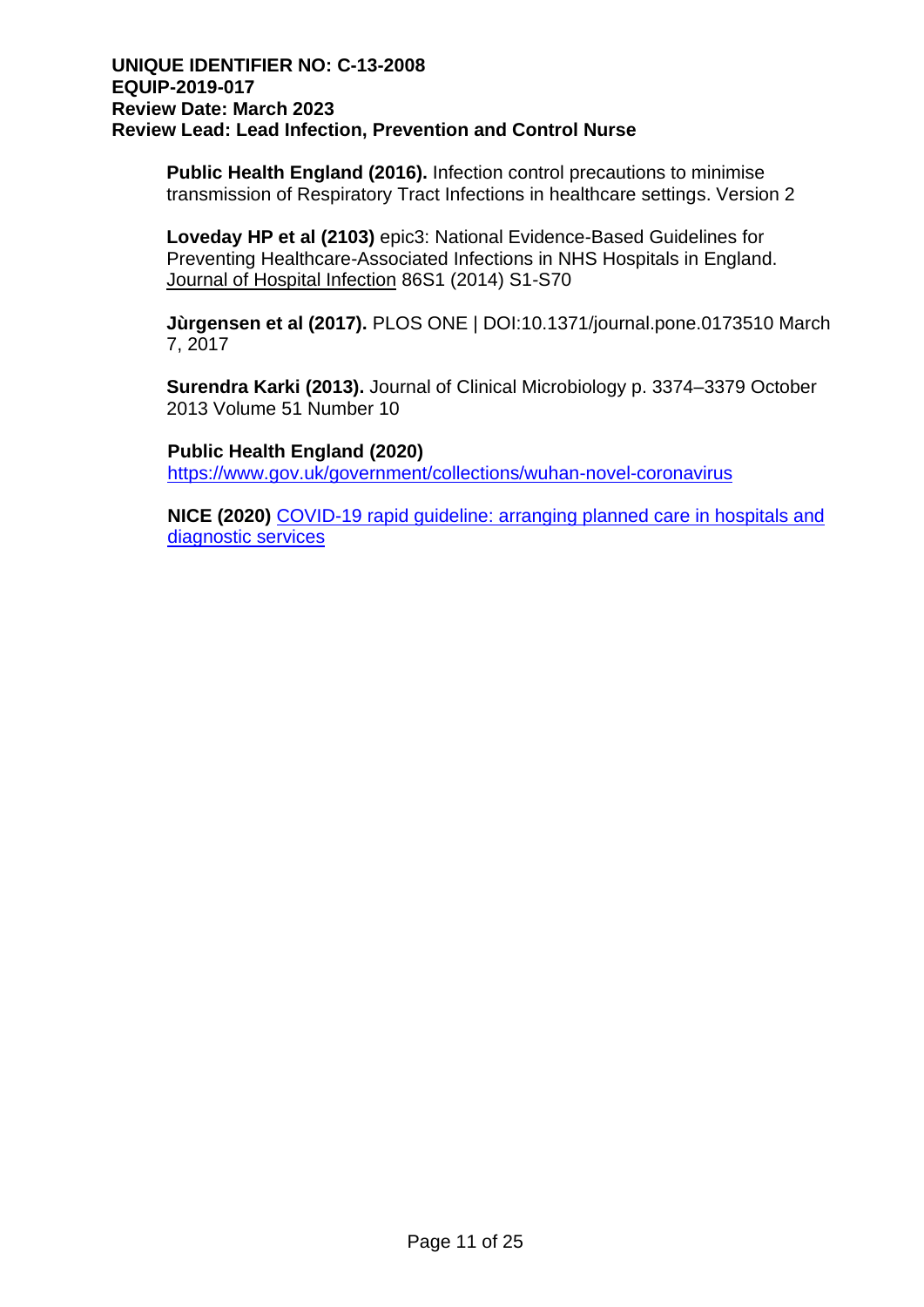## **Guide for prioritising side room isolation due to infection**

**Four levels of priority have been identified. Please consider your area, patient group and infection when assessing the need for isolation. If unable to isolate patients from priority group 1 and 2, escalate to the Site Commander and ensure that a clinical incident form is completed.** 

- **Priority 1 – must be isolated**
- **Priority 2 – should be isolated**
- **No isolation – isolation NOT required**

| <b>ANTIBIOTIC RESISTANT</b><br><b>ORGANISMS</b>                           | <b>Priority</b>        | <b>Additional details</b>                                                                                                                                                                    | <b>Level of precautions</b><br>required/signage   |
|---------------------------------------------------------------------------|------------------------|----------------------------------------------------------------------------------------------------------------------------------------------------------------------------------------------|---------------------------------------------------|
| Carbapenemase-producing<br><b>Enterobacteriaceae (CPE) -</b><br>confirmed |                        | Usually a clinical sample, but likely to be carried in the GUT.                                                                                                                              | Side-room isolation<br><b>Contact precautions</b> |
| Carbapenemase-producing<br><b>Enterobacteriaceae (CPE) -</b><br>screening |                        | Three rectal swabs required - all three to be returned negative<br>before isolation is stepped down. If discharged prior to results -<br>AMBER clean of the room is required rather than HPV | Side-room isolation<br><b>Contact precautions</b> |
| <b>Vancomycin Resistant</b><br><b>Enterococci (VRE)</b>                   |                        | If patient is incontinent of urine, faeces OR<br>Patients on ICU, Ward 12 or the Neonatal unit<br>$\bullet$                                                                                  | Side-room isolation<br><b>Contact precautions</b> |
|                                                                           | 2                      | Pt continent PLUS in wards other than those above                                                                                                                                            |                                                   |
| VRE (Over 3 years ago)                                                    | No<br>isolation        | Even if no longer requiring isolation, treatment for infections<br>should take the VRE history into consideration.                                                                           |                                                   |
| <b>MRSA history (within 3 years)</b>                                      |                        | Patient is on a surgical ward - any site positive                                                                                                                                            | Side-room isolation<br><b>Contact precautions</b> |
|                                                                           | 2                      | Patient is on a general medical ward and has no positive clinical<br>sites (i.e nose and groin positive only)                                                                                | Side-room isolation<br><b>Contact precautions</b> |
| MRSA (over 3 years ago)                                                   | <b>No</b><br>isolation | Even if no longer requiring isolation, treatment and prophylaxis<br>for infections should take MRSA history into consideration,<br>especially in prosthesis/implant procedures.              |                                                   |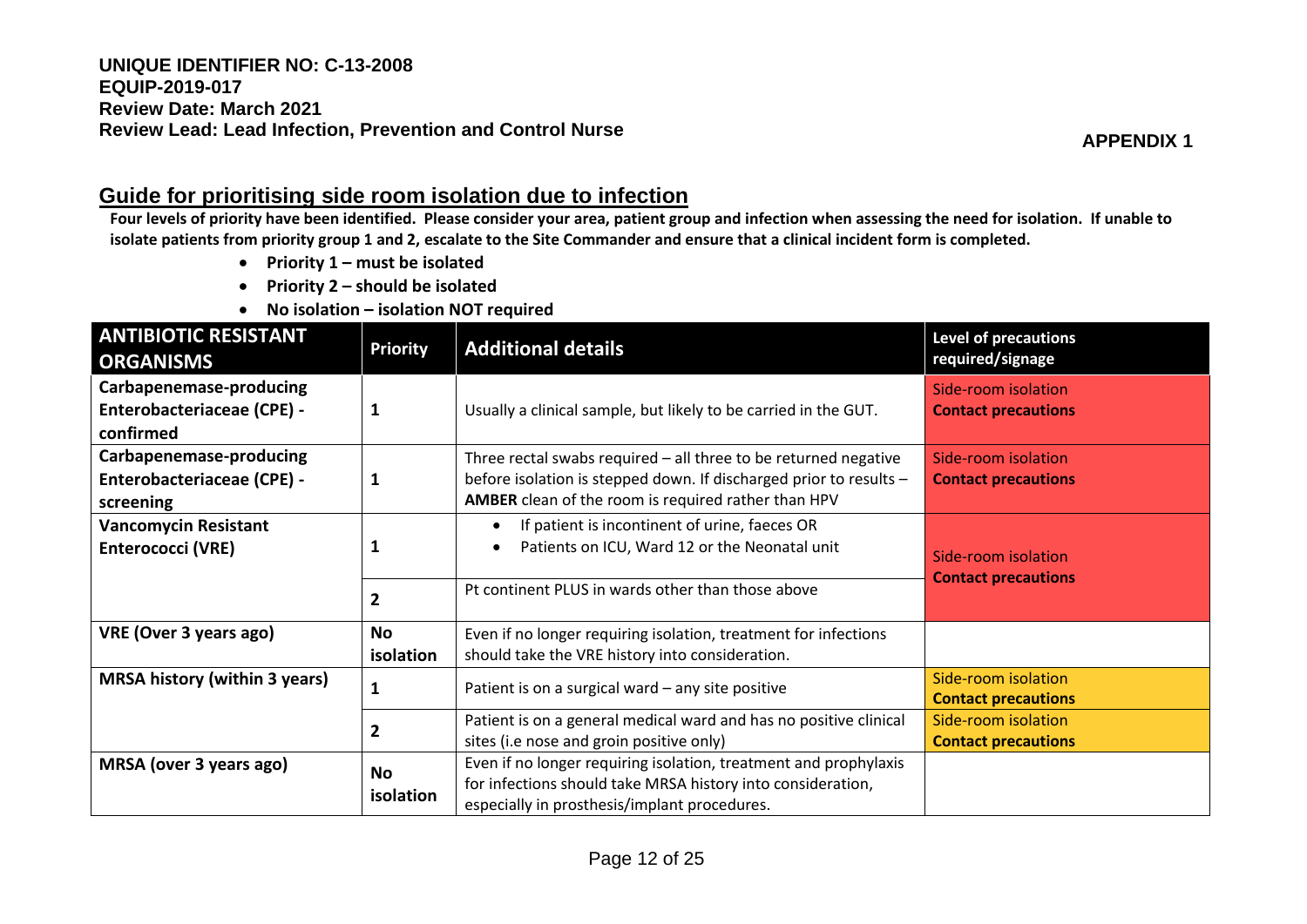| <b>ESBL organism (within 3 years)</b>                                           | $\mathbf{1}$           | If patient is incontinent of urine, faeces OR<br>$\bullet$<br>Patients on ICU, Ward 12 or the Neonatal unit                                                       | Side-room isolation<br><b>Contact precautions</b>                |
|---------------------------------------------------------------------------------|------------------------|-------------------------------------------------------------------------------------------------------------------------------------------------------------------|------------------------------------------------------------------|
|                                                                                 | $\overline{2}$         | Pt continent PLUS in wards other than those above                                                                                                                 |                                                                  |
| <b>ESBL organism (over 3 years</b><br>ago)                                      | <b>No</b><br>isolation | Even if no longer requiring isolation, treatment for infections<br>should take the ESBL history into consideration.                                               |                                                                  |
| Stenotrophomonas maltophilia                                                    | $\mathbf{1}$           | Isolation required on ICU only<br>This is a device associated, intrinsically resistant organism                                                                   | Side-room isolation<br><b>Contact precautions</b>                |
| <b>Candida Auris</b>                                                            | 1                      | Intrinsically resistant yeast which is difficult to treat, remove<br>from the environment and has caused outbreaks                                                | Side-room isolation<br><b>Contact precautions</b>                |
| <b>MDR organisms not otherwise</b><br>identified.                               | $\overline{2}$         | See IPC notes in the flag alert for further information                                                                                                           | Side-room isolation<br><b>Contact precautions</b>                |
| <b>Diarrhoea/GI infections</b>                                                  | <b>Priority</b>        | <b>Additional details</b>                                                                                                                                         | <b>Level of precautions</b><br>required/signage                  |
| Diarrhoea - confirmed or<br>suspected infectious cause                          | 1                      | Diarrhoea Bristol stool chart type 5-7. (See appendix 4/IPC<br>intranet pages for viral gastroenteritis algorithm)<br>For clusters of cases contact the IPC team. | Side-room isolation within 2 hours<br><b>Contact precautions</b> |
| Clostridium difficile suspected                                                 | $\mathbf{1}$           | Where CDiff is strongly suspected, isolate as CDifficile (de-<br>escalate to AMBER isolation if no result or negative result)                                     | Side-room isolation within 2 hours<br><b>Contact precautions</b> |
| Clostridium difficile Toxin/toxin<br>gene detected confirmed                    | $\mathbf{1}$           | Diarrhoea in a patient with C-diff toxin/toxin gene detected<br>(current or history)                                                                              | Side-room isolation within 2 hours<br><b>Contact precautions</b> |
| Clostridium difficile Toxin or<br>toxin gene detected history -<br>NO diarrhoea | <b>No</b><br>isolation | Only isolate if develops symptoms during the admission.                                                                                                           |                                                                  |
| Campylobacter                                                                   | $\overline{2}$         | Campylobacter is a food poisoning and is not transmitted person<br>to person. Isolation is required due to diarrhoea.                                             | Side-room isolation within 2 hours<br><b>Contact precautions</b> |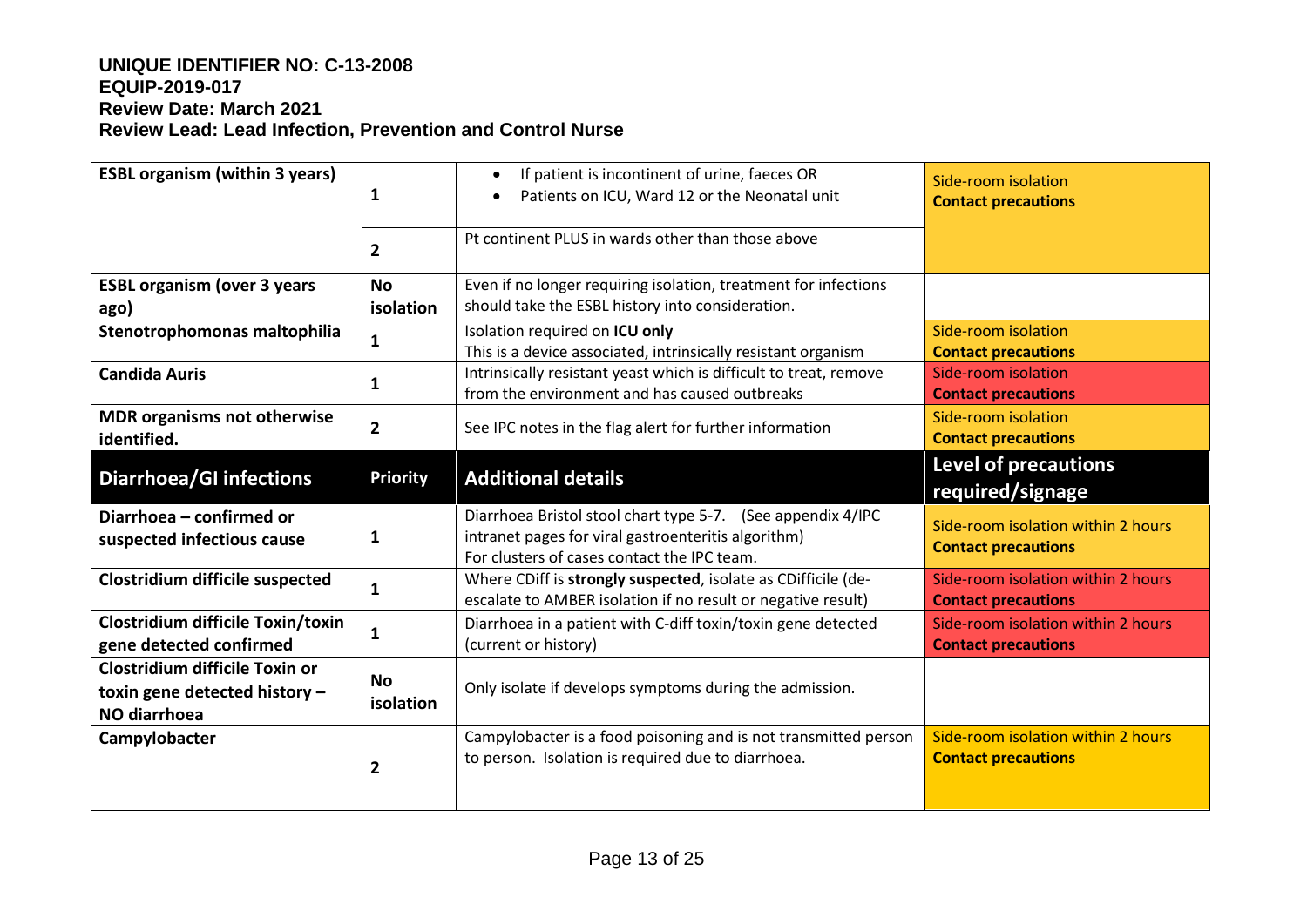| <b>RASHES AND SKIN</b><br>infections                                         | <b>Priority</b>        | <b>Additional details</b>                                                                                                                                                      | <b>Level of precautions</b><br>required/signage                                       |
|------------------------------------------------------------------------------|------------------------|--------------------------------------------------------------------------------------------------------------------------------------------------------------------------------|---------------------------------------------------------------------------------------|
| Rash of unknown origin                                                       | 1                      |                                                                                                                                                                                | Side-room isolation<br><b>Contact precautions</b>                                     |
| <b>Chicken Pox</b>                                                           | $\mathbf{1}$           | Respiratory isolation no longer required after 5 days from onset<br>of rash. Contact precautions continue until lesions are crusted.                                           | Side-room isolation within 15 minutes<br><b>Respiratory &amp; contact precautions</b> |
| Shingles (exposed or immuno-<br>compromised patient)                         | $\mathbf{1}$           | Exposed shingles (face) should be isolated until the lesions are<br>crusted.                                                                                                   | Side-room isolation<br><b>Contact precautions</b>                                     |
| <b>Shingles (covered and immuno-</b><br>competent patient)                   | <b>No</b><br>isolation | As per 'green book' chapter on Varicella Zoster                                                                                                                                |                                                                                       |
| <b>Scabies (crusted)</b>                                                     | 1                      | Isolate for the duration of the admission                                                                                                                                      | Side-room isolation<br><b>Contact precautions</b>                                     |
| <b>Scabies (non-crusted)</b>                                                 | 1                      | Isolate until FIRST treatment completed (must be thorough and<br>include the scalp if bald, face and ears). Second treatment must<br>also be completed                         | Side-room isolation<br><b>Contact precautions</b>                                     |
| <b>Measles</b>                                                               | $\mathbf{1}$           | For 4 days from onset of rash                                                                                                                                                  | Side-room isolation<br><b>Respiratory precautions</b>                                 |
| <b>Mumps</b>                                                                 | 1                      | For several days from onset of parotid swelling                                                                                                                                | Side-room isolation<br><b>Respiratory precautions</b>                                 |
| <b>Rubella</b>                                                               | 1                      | For 5 days from onset of the rash                                                                                                                                              | Side-room isolation<br><b>Respiratory precautions</b>                                 |
| <b>PVL (Panton Valentine</b><br>Leukocidin) MRSA or MSSA<br>(within 3 years) | $\mathbf{1}$           | Any site                                                                                                                                                                       | Side-room isolation<br><b>Contact precautions</b>                                     |
| PVL (over 3 years ago)                                                       | <b>No</b><br>isolation | Even if no longer requiring isolation, treatment and prophylaxis<br>for infections should take PVL history into consideration,<br>especially in prosthesis/implant procedures. |                                                                                       |
| <b>Group A Streptococcal Infection</b>                                       | $\mathbf{1}$           | Until 24 hr of appropriate antibiotics - clinical improvement<br>seen, LONGER IF NECROTISING FACIITIS - DW IPC                                                                 | Side-room isolation<br><b>Contact precautions</b>                                     |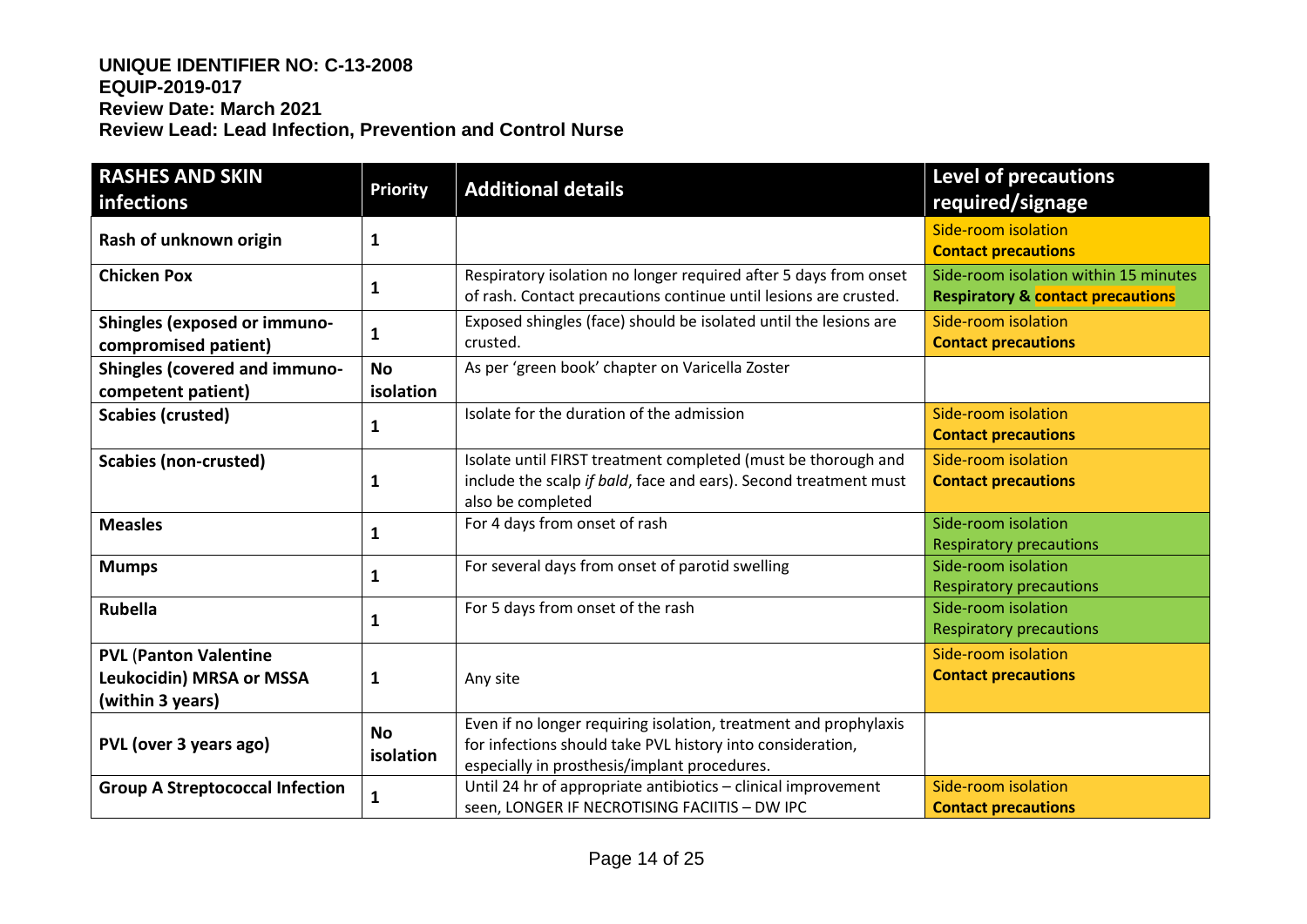| <b>RESPIRATORY infections</b>                                                    | <b>Priority</b> | Additional details - see mask use guidelines on the intranet<br>and on the reverse of door poster for organism specific directions                                                                                                                                                | <b>Level of precautions</b><br>required/signage                                                                                              |
|----------------------------------------------------------------------------------|-----------------|-----------------------------------------------------------------------------------------------------------------------------------------------------------------------------------------------------------------------------------------------------------------------------------|----------------------------------------------------------------------------------------------------------------------------------------------|
| Covid-19                                                                         | 1               | Until no longer considered infectious. Refer to the Covid-19 SOP<br>via the intranet. Isolation not required for previous cases (>14<br>days) admitted with non-covid related symptoms.                                                                                           | Negative pressure isolation<br><b>Respiratory precautions</b>                                                                                |
| Covid-19 increased risk of<br>positivity                                         | 1               | Care home residents until screened negative.<br>Repatriations until screened negative.<br>Patients self-isolating at the time of admission until the period of<br>self isolation is complete (e.g.14 days) - e.g. contacts/returning<br>travellers from non-exempt countries etc. | Side-room isolation<br><b>Standard precautions</b><br>Implement respiratory precautions if<br>daily assessment identifies symptoms           |
| <b>Covid-19 Protection of patients</b>                                           | $\mathbf{1}$    | Clinically vulnerable negative patients - Isolate for duration of<br>stay                                                                                                                                                                                                         | <b>Protective isolation</b><br>Isolation room at NEUTRAL pressure                                                                            |
| <b>Covid-19 contacts</b>                                                         | 1               | <b>CONTACTS</b> of a screened positive patient require cohorting<br>together or isolated individually in side rooms for 14 days from<br>contact.                                                                                                                                  | Side-room isolation OR cohort<br><b>Standard precautions</b><br>Implement respiratory precautions if<br>daily assessment identifies symptoms |
| Pulmonary TB suspected /<br>confirmed and still infectious                       | 1               | Until no longer considered infectious, responding to treatment<br>after 2 weeks treatment                                                                                                                                                                                         | Negative pressure isolation<br><b>Respiratory precautions</b>                                                                                |
| <b>Multi Drug Resistant TB</b>                                                   | 1               |                                                                                                                                                                                                                                                                                   | Negative pressure isolation<br><b>Respiratory precautions</b>                                                                                |
| Influenza                                                                        | 1               | Assess after 7days from onset of symptoms (5 days if completed<br>a course of osteltamivir) and 24hrs flu symptom free.                                                                                                                                                           | Side-room isolation<br><b>Respiratory</b> precautions                                                                                        |
| Diphtheria                                                                       | 1               | note lesions are a significant source of infection                                                                                                                                                                                                                                | Side-room isolation<br><b>Respiratory &amp; contact</b> precautions                                                                          |
| Meningococcal meningitis /<br>septicaemia                                        | 1               | Until completed at least 48hrs appropriate antibiotic therapy<br>with signs of clinical improvement                                                                                                                                                                               | Side-room isolation<br><b>Respiratory</b> precautions                                                                                        |
| <b>Whooping Cough (pertussis)</b>                                                | 1               | Up to 3 weeks after the coughing starts.                                                                                                                                                                                                                                          | Side-room isolation<br><b>Respiratory</b> precautions                                                                                        |
| Other respiratory tract infection<br>(e.g. RSV, Adenovirus, Rhinovirus, Paraflu) | 1               | Until 24hrs symptom free                                                                                                                                                                                                                                                          | Side-room isolation<br><b>Respiratory</b> precautions                                                                                        |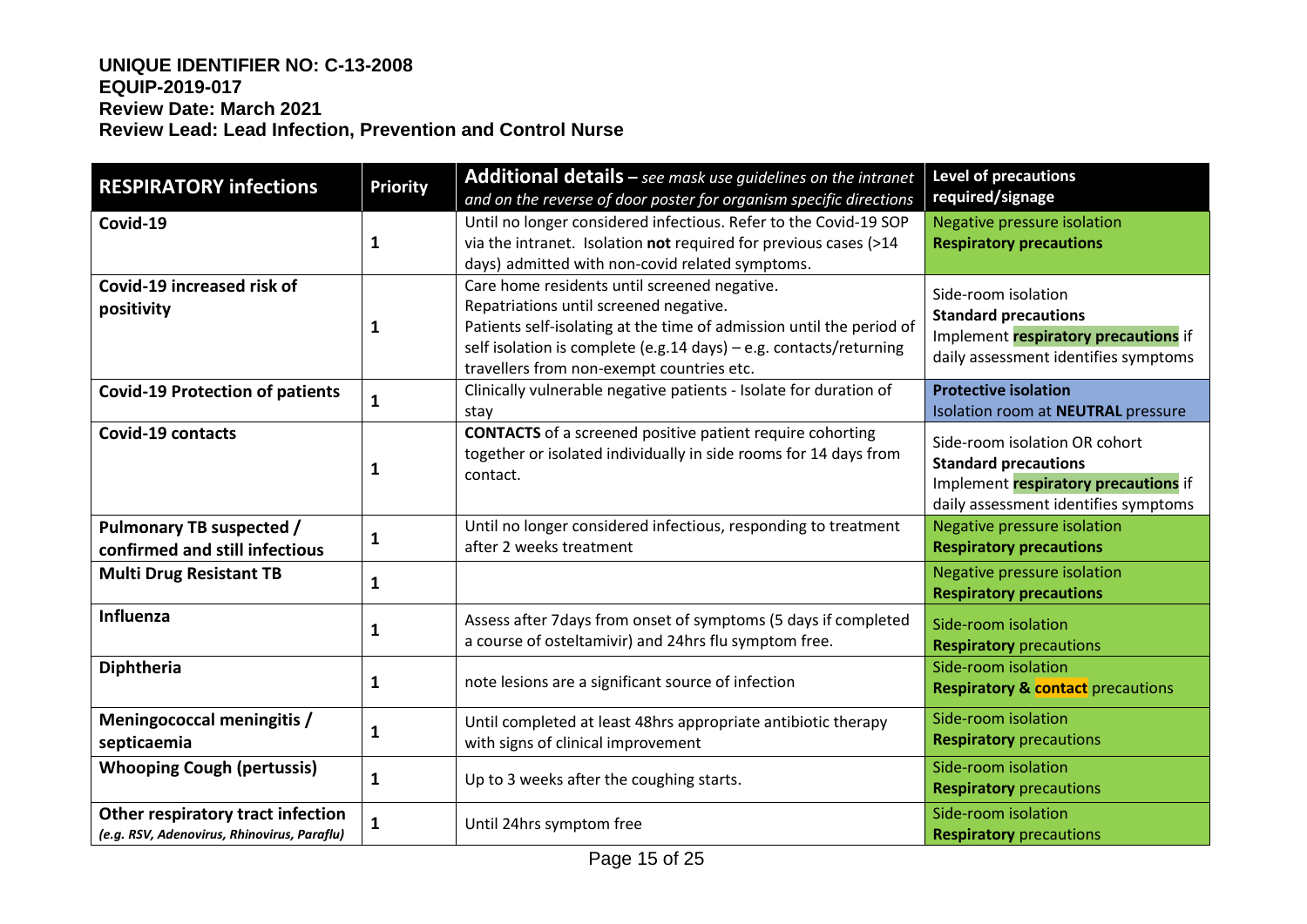| <b>Travel related infections</b>                                                     | <b>Priority</b> | <b>Additional details</b>                                        | Level of precautions<br>required/signage                                                           |
|--------------------------------------------------------------------------------------|-----------------|------------------------------------------------------------------|----------------------------------------------------------------------------------------------------|
| <b>Viral Haemorrhagic Fever (including</b><br>Ebola)                                 |                 | Admit to designated area as per policy / SOP (see CHFT intranet) | <b>HIGH LEVEL Contact precautions 1</b><br><b>Negative pressure isolation</b>                      |
| suspected / confirmed MERS-CoV<br>(Middle East Respiratory Syndrome-<br>Coronavirus) | 1               | Admit to designated area as per policy / SOP (see intranet)      | <b>HIGH LEVEL Respiratory &amp; Contact</b><br>precautions 2<br><b>Negative pressure isolation</b> |
| <b>Typhoid Fever</b>                                                                 |                 | If symptomatic with diarrhoea                                    | <b>Side-room isolation</b><br><b>Contact precautions</b>                                           |
| <b>Acute Hepatitis A</b>                                                             |                 | If symptomatic with diarrhoea                                    | <b>Side-room isolation</b><br><b>Contact precautions</b>                                           |
| Fever related to foreign travel - not<br>considered to be those above                |                 |                                                                  | <b>Side-room isolation</b><br><b>Contact precautions</b> plus resp if indicated                    |
| <b>SCBU/NICU SPECIFIC</b><br><b>INFECTIONS of concern</b>                            | <b>Priority</b> | <b>Additional details</b>                                        | <b>Level of precautions</b><br>required/signage                                                    |
| Pseudomonas                                                                          | 1               |                                                                  |                                                                                                    |
| <b>Serratia</b>                                                                      |                 |                                                                  |                                                                                                    |
|                                                                                      |                 |                                                                  | <b>Incubator if in NICU otherwise</b><br><b>Side-room isolation</b>                                |
| Acinetobacter                                                                        | 1               |                                                                  |                                                                                                    |
| <b>Staphylococcus Capitis</b>                                                        |                 |                                                                  | <b>Contact precautions</b>                                                                         |
| <b>PROTECTIVE ISOLATION</b>                                                          | <b>Priority</b> | <b>Additional details</b>                                        | <b>Level of precautions</b><br>required/signage                                                    |

o Other infections (not mentioned above) should not require isolation.

o Contact the IPCT for advice if there is any doubt about a patient's status or to discuss stepping down isolation.

o Discuss with relevant ward manager or matron in the instance of a non-infection related need for a side room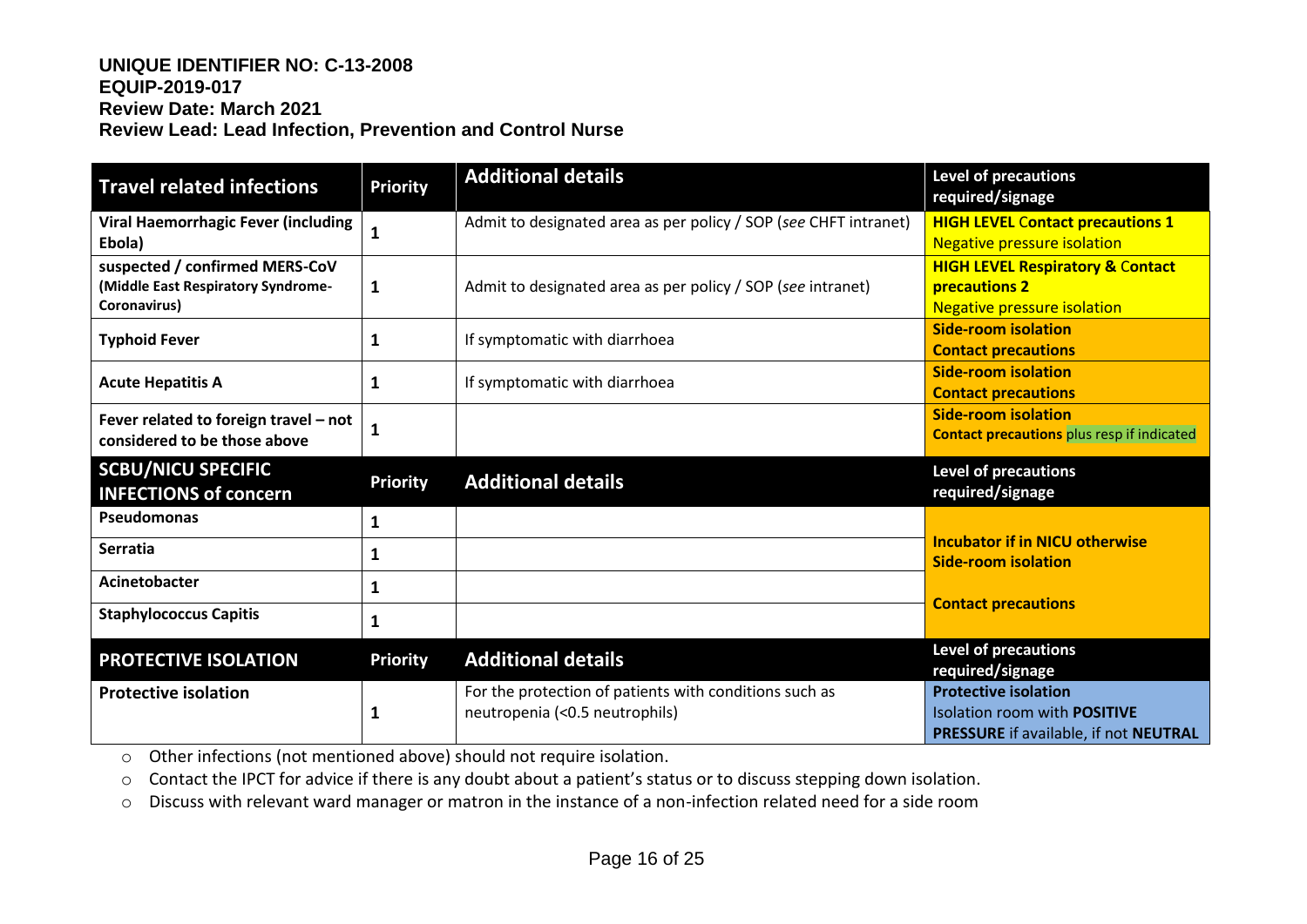#### **Isolation signage guide**

The isolation signage gives different levels of contact isolation (red/amber) and identifies the relevant infectious conditions/microorganisms on the reverse of each sign. The posters are all on the IPC pages of the intranet.



Page 17 of 25

Calderdale and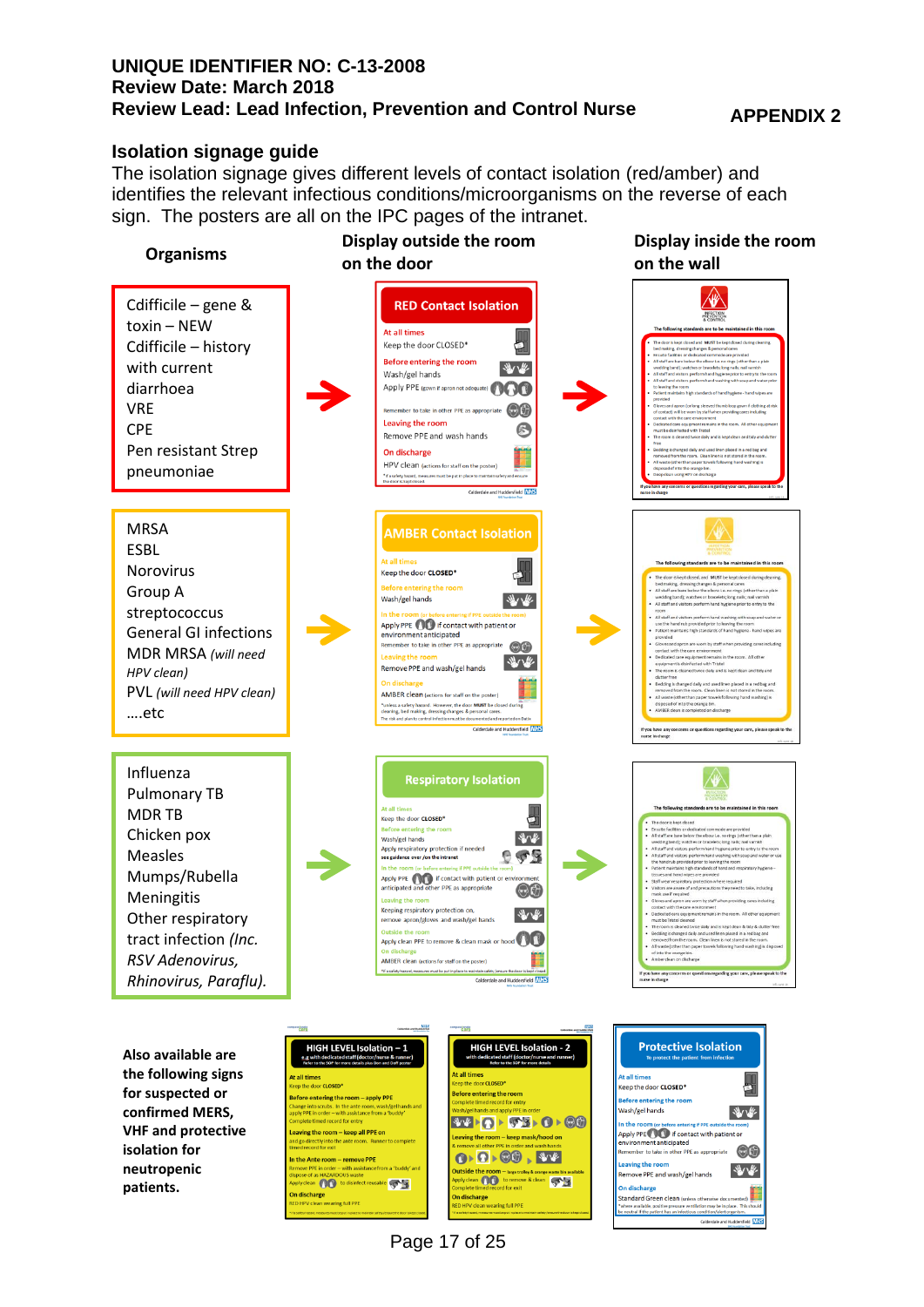## **Pressure room locations and procedures**

Note: not all rooms are available as they may be in closed areas

| <b>Section</b>           | <b>Room Code</b>                                                                                                                                                                                                                           |
|--------------------------|--------------------------------------------------------------------------------------------------------------------------------------------------------------------------------------------------------------------------------------------|
| D                        | G-074                                                                                                                                                                                                                                      |
| $\overline{\mathrm{C}}$  | $1 - 073$                                                                                                                                                                                                                                  |
|                          | (currently an assessment room)                                                                                                                                                                                                             |
| D                        | $1 - 072$                                                                                                                                                                                                                                  |
|                          | $2 - 005$                                                                                                                                                                                                                                  |
|                          | $3 - 071$                                                                                                                                                                                                                                  |
|                          | (currently an examination room)                                                                                                                                                                                                            |
|                          | 3-075                                                                                                                                                                                                                                      |
|                          | (currently an examination room)                                                                                                                                                                                                            |
|                          | 3-094                                                                                                                                                                                                                                      |
|                          | G-068                                                                                                                                                                                                                                      |
|                          | $G-054$                                                                                                                                                                                                                                    |
|                          | G-072                                                                                                                                                                                                                                      |
|                          | G-058                                                                                                                                                                                                                                      |
|                          | G-073                                                                                                                                                                                                                                      |
|                          | G-069                                                                                                                                                                                                                                      |
|                          | $1 - 074$                                                                                                                                                                                                                                  |
|                          | $1 - 075$                                                                                                                                                                                                                                  |
|                          | 2-072                                                                                                                                                                                                                                      |
|                          | 2-073                                                                                                                                                                                                                                      |
|                          | $3 - 074$                                                                                                                                                                                                                                  |
|                          | 3-073                                                                                                                                                                                                                                      |
|                          | $2 - 015$                                                                                                                                                                                                                                  |
| $\blacksquare$           | $2 - 016$                                                                                                                                                                                                                                  |
| $\blacksquare$           | 3-006                                                                                                                                                                                                                                      |
| $\overline{a}$           | $3 - 013$                                                                                                                                                                                                                                  |
| $\overline{a}$           | $3 - 015$                                                                                                                                                                                                                                  |
| $\overline{a}$           | $3 - 025$                                                                                                                                                                                                                                  |
|                          | CC -013                                                                                                                                                                                                                                    |
|                          |                                                                                                                                                                                                                                            |
| $\overline{\phantom{a}}$ | SR <sub>1</sub>                                                                                                                                                                                                                            |
| $\overline{\phantom{a}}$ | SR7                                                                                                                                                                                                                                        |
| $\overline{\phantom{a}}$ | <b>SR14</b>                                                                                                                                                                                                                                |
| $\blacksquare$           | <b>SR19</b>                                                                                                                                                                                                                                |
|                          | $\overline{C}$<br>$\overline{\text{C}}$<br>D<br>D<br>$\overline{C}$<br>$\mathsf C$<br>$\overline{\text{C}}$<br>$\overline{C}$<br>D<br>D<br>$\mathsf C$<br>D<br>$\overline{C}$<br>D<br>$\mathsf C$<br>D<br>$\overline{a}$<br><b>Section</b> |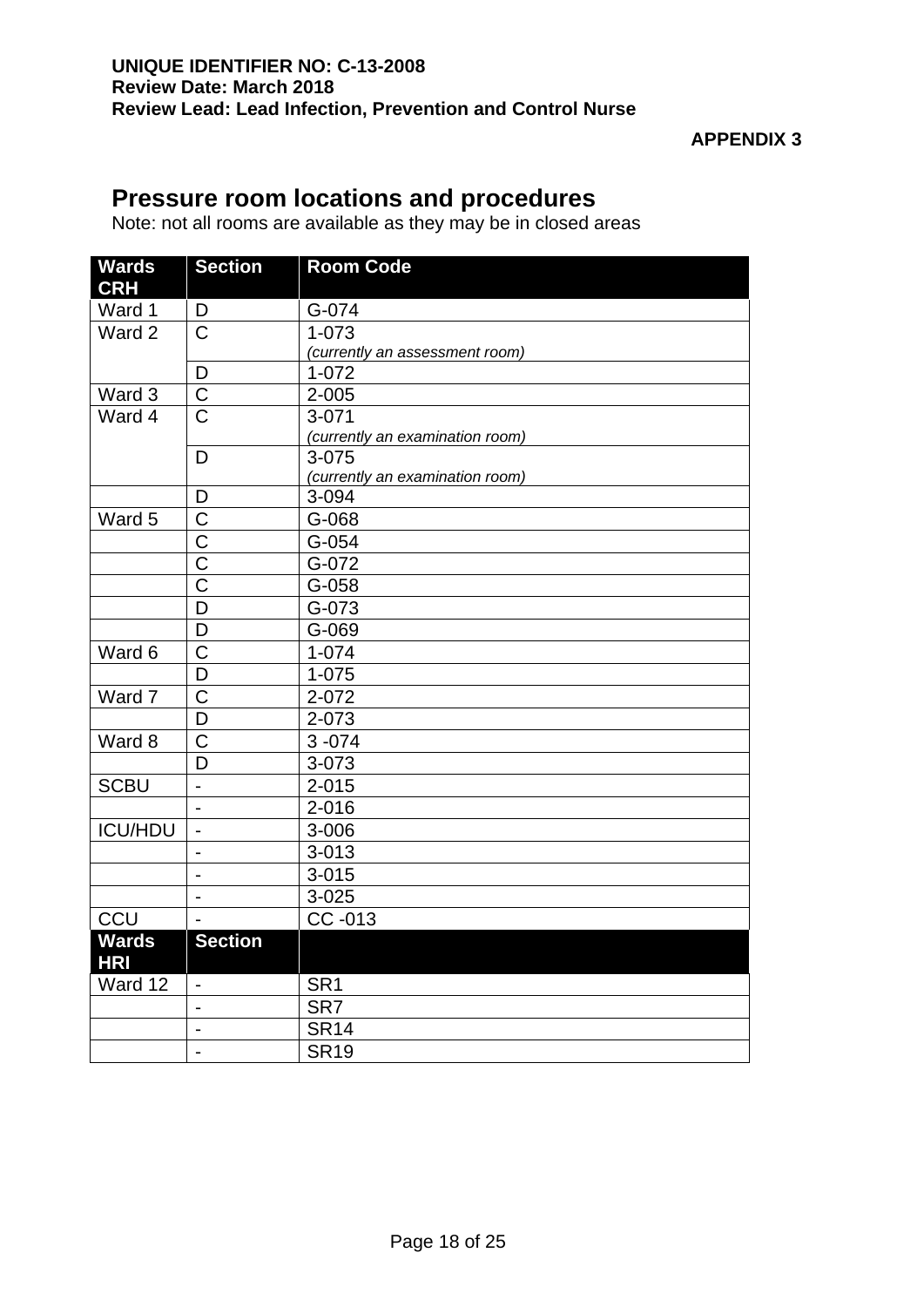## **PROCEDURE FOR CHANGE FROM NEGATIVE TO POSITIVE PRESSURE (NB. All pressure rooms are set centrally to negative pressure)**

## **MONDAY - FRIDAY 8am - 5pm**

- Clinical Lead to contact Infection Control Nurse with request
- Infection Control Nurse to contact Engie Help Desk on Ext: 4634 to request change in pressure AND complete form for switch to take place
- Engie personnel to complete form
- Switch to be completed and checks made to ensure pressure change

## **Out of hours (MONDAY - FRIDAY 5pm - 8am and WEEKENDS/BHs)**

- Clinical Lead to contact ISS Duty Manager
- ISS Duty Manager to contact Infection Control Nurse on Call
- ISS Duty Manager to commence completion of form for switch to take place
- Infection Control Nurse to authorise Matron on Call or Site Co-Ordinator to sign form
- ISS Duty Manager to contact Engie on Call
- Engie on Call to complete form
- Switch to be completed and checks made to ensure pressure change

## **NB: please ensure that a form is completed for the return of a room to negative pressure when positive pressure is no longer required e.g. on discharge of patient or transfer to another area.**

**All forms to be retained in file at main reception.**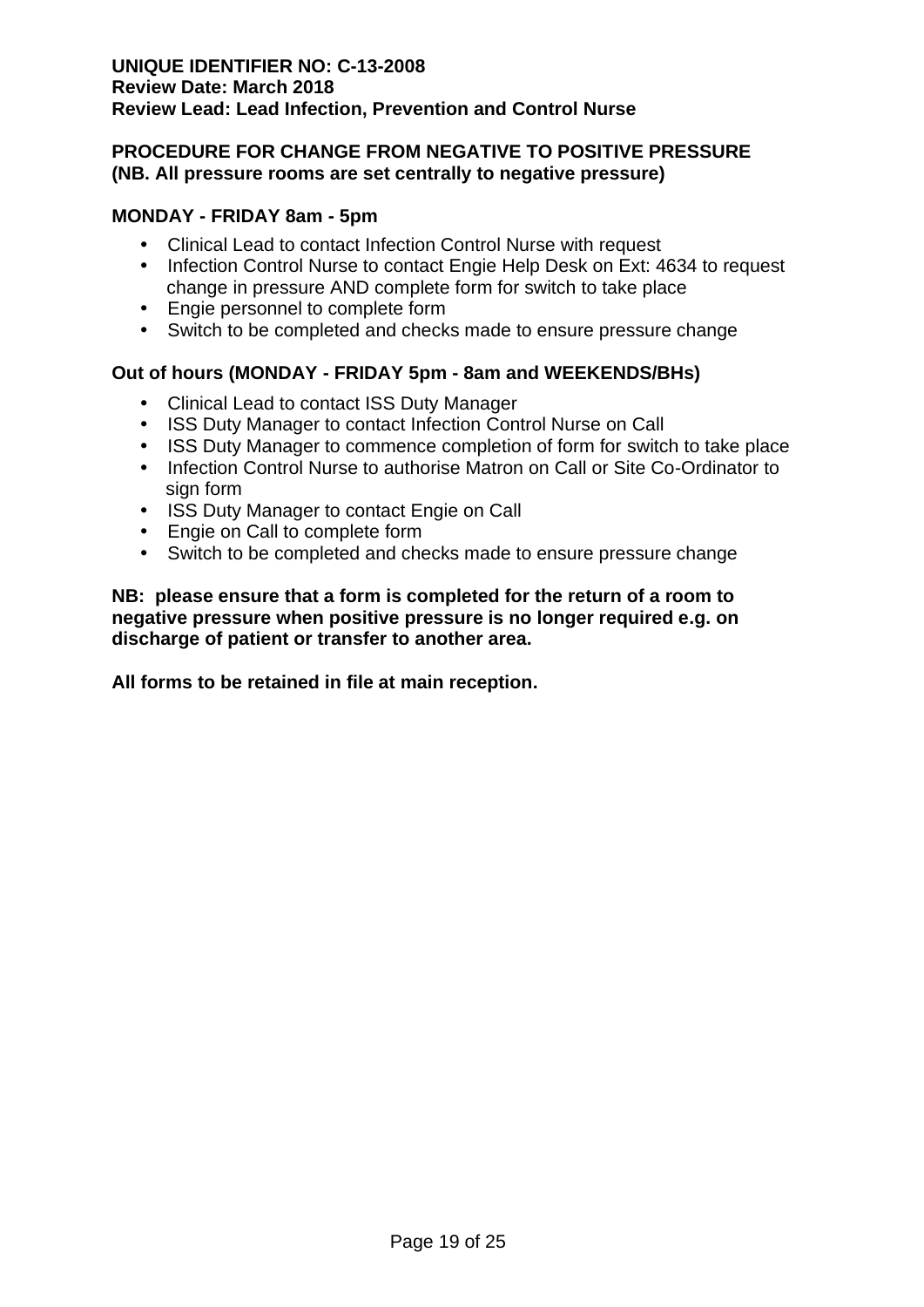# **SWITCH +/- PRESSURE**

| Room Number:                                                                                                                         | Ward:      |
|--------------------------------------------------------------------------------------------------------------------------------------|------------|
|                                                                                                                                      |            |
| <b>Requested By (Clinical Lead)</b>                                                                                                  | Name:      |
|                                                                                                                                      |            |
| Authorised By Infection Control Nurse (Mon – Fri 8am - 5pm)<br>Or Duty Matron or Site Coordinator (5pm - 8am Mon - Fri and Weekends) |            |
|                                                                                                                                      | Signature: |
|                                                                                                                                      |            |
| <b>Tick Relevant Box</b><br>Switch from $+$ to -<br>Switch from - to $+$                                                             |            |
|                                                                                                                                      |            |
| <b>Carried out by</b>                                                                                                                |            |
| Name:                                                                                                                                | Signature: |
|                                                                                                                                      |            |
|                                                                                                                                      |            |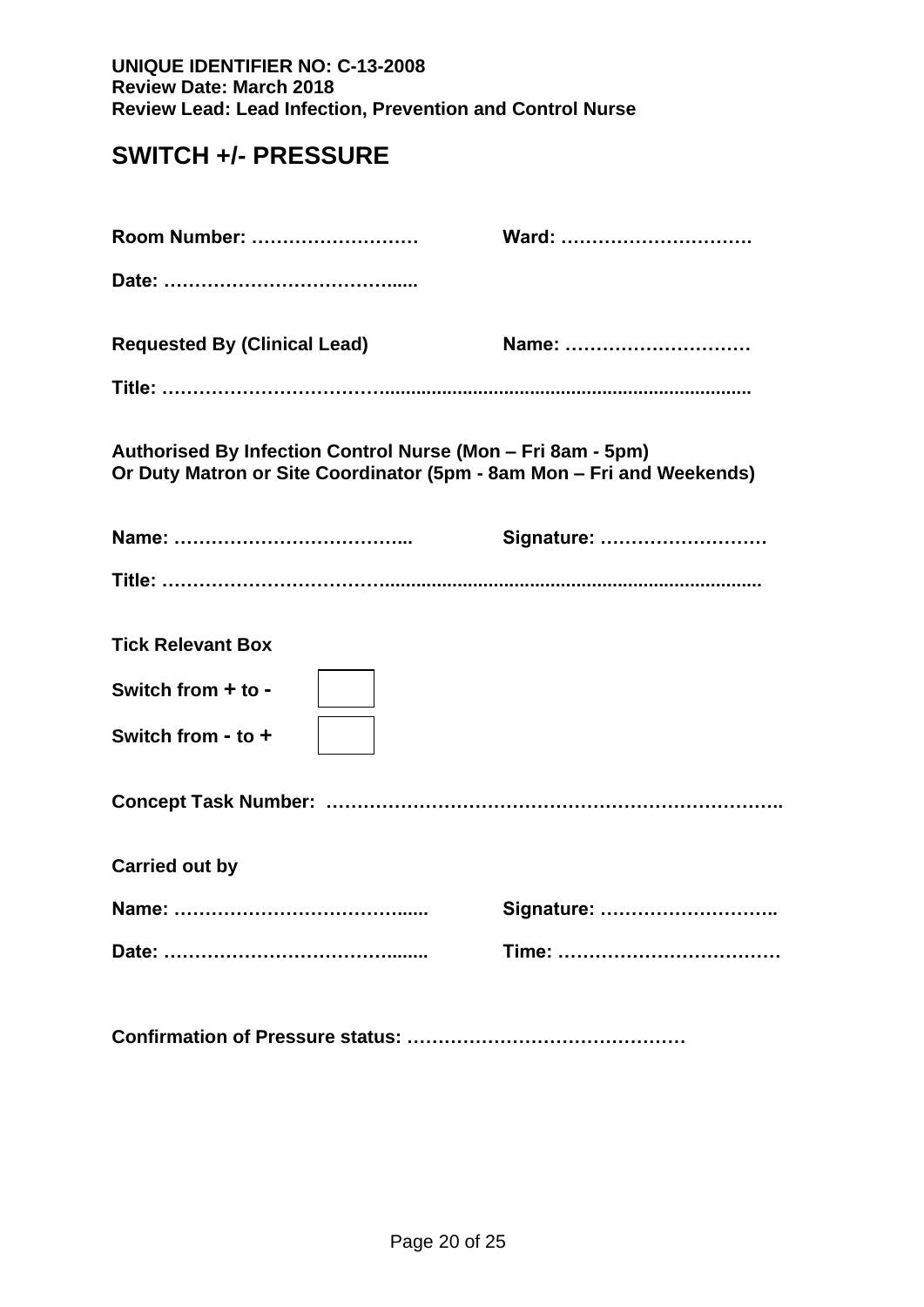# **APPENDIX 4 Viral Gastroenteritis (VGE) screening tool Risk Assessment for admission to Hospital**

Use this tool to assess anyone being admitted to hospital to minimise the risk of crossinfection and service disruption. Document response in the IPC assessment tool in EPR and actions to take in general documentation.



**Inform the receiving ward and implement:**

- ✓ **Isolation – ideally ensuite, following contact precautions**
- ✓ **Stool Specimen**
- ✓ **Stool/fluid balance Chart**
- **Notify the IPCT**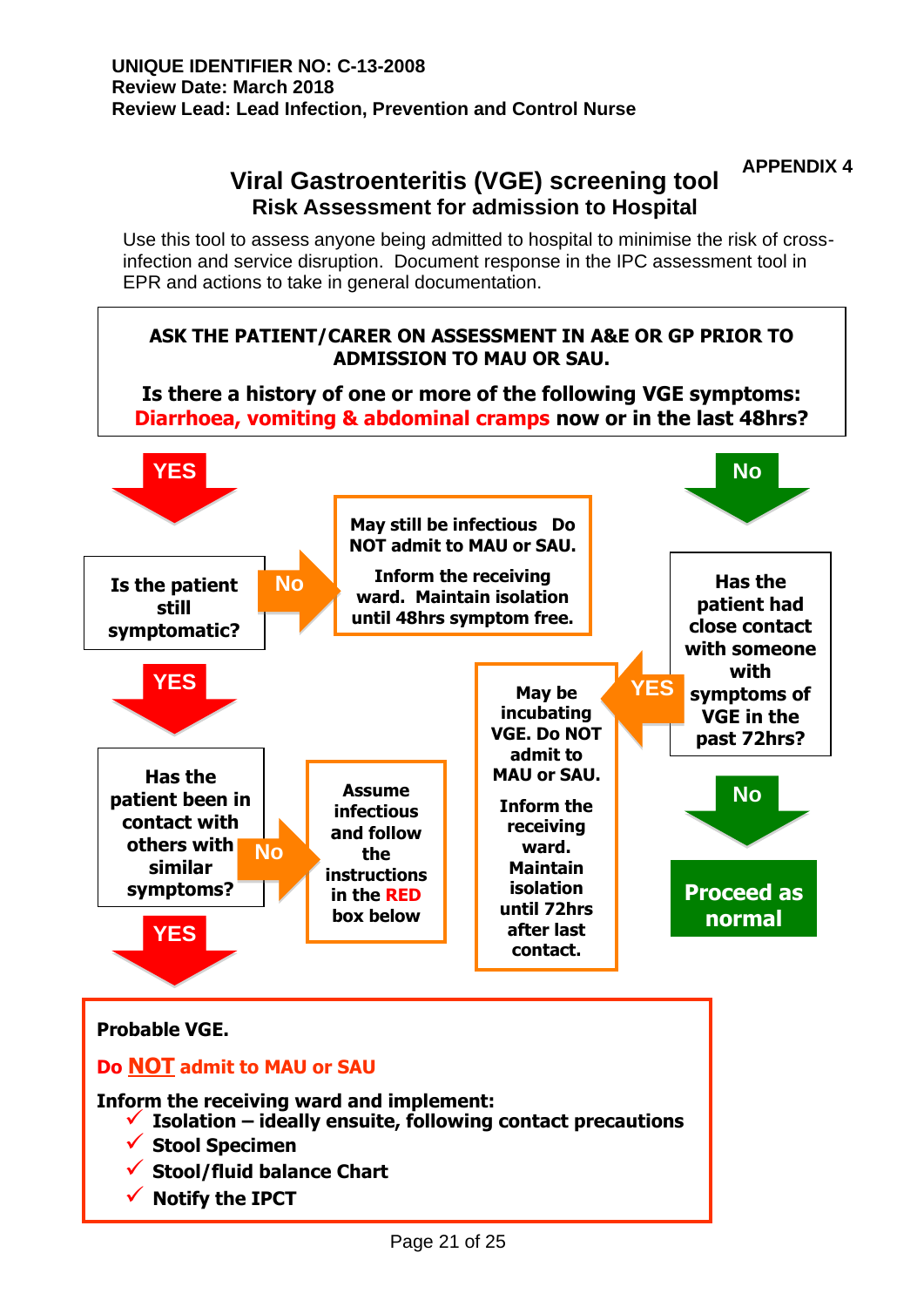## **APPENDIX 5**

## Standard Operating Procedure

## Isolation of Patients with Diarrhoea Symptoms

#### **Scope of Document**

The purpose of the document is to:

- ➢ Provide a framework to the Patient Flow Team (Clinical Site Commanders 07.00 20.30 and Night Matrons 20.00 – 07.15), across both sites to isolate patients with diarrhoea symptoms within 2 hours of request, or follow a process to escalate and inform when this cannot be achieved
- $\triangleright$  Create a process which will be supported by ward staff and the IPC Team. This will support and inform systems and processes with the aim of ensuring safe and consistent practice

#### **Vision Statement**

To provide clear guidelines to the Clinical Site Commanders, Night Matrons and ward staff to ensure a consistent service to isolate patients with diarrhoea symptoms and to ensure a clear escalation and reporting process

#### **Aims and Objectives**

- $\triangleright$  There is a clear process to follow to deliver a safe service for all patients
- ➢ The Patient Flow Team, Infection Prevention Control (IPC) Team and the ward staff will work together to provide side room isolation facilities for patients with symptoms of loose stools
- ➢ Ward staff, Patient Flow Team and the IPC Team will be proactive in reducing the spread of infection and risk to other patients, visitors and staff.

## **Process**

- ➢ Patient Flow Team will maintain a list of all patients in side rooms on the patient flow drive
- ➢ Patient Flow Team with ward staff, will review (daily) the need for patients to be in side rooms and update the list, highlighting where side rooms could be made available
- ➢ Ward staff to request a side room from the Patient Flow Team when they are unable to isolate patients utilising the side rooms available on the ward
- ➢ The Patient Flow Team must record the time of request see appendix i and follow the process in appendix ii

#### **When there are no side rooms available because patients cannot be transferred due to an infection risk**

- ➢ The Patient Flow Team will discuss with the IPC Team in order to identify patients who may be suitable to move out
- ➢ The Patient Flow Team will escalate to the Matron for the area (on call Matron out of hours) to discuss at the Bed Flow Cross Site meetings
- ➢ Where delay is over 2 hours as specified a DATIX must be completed by ward staff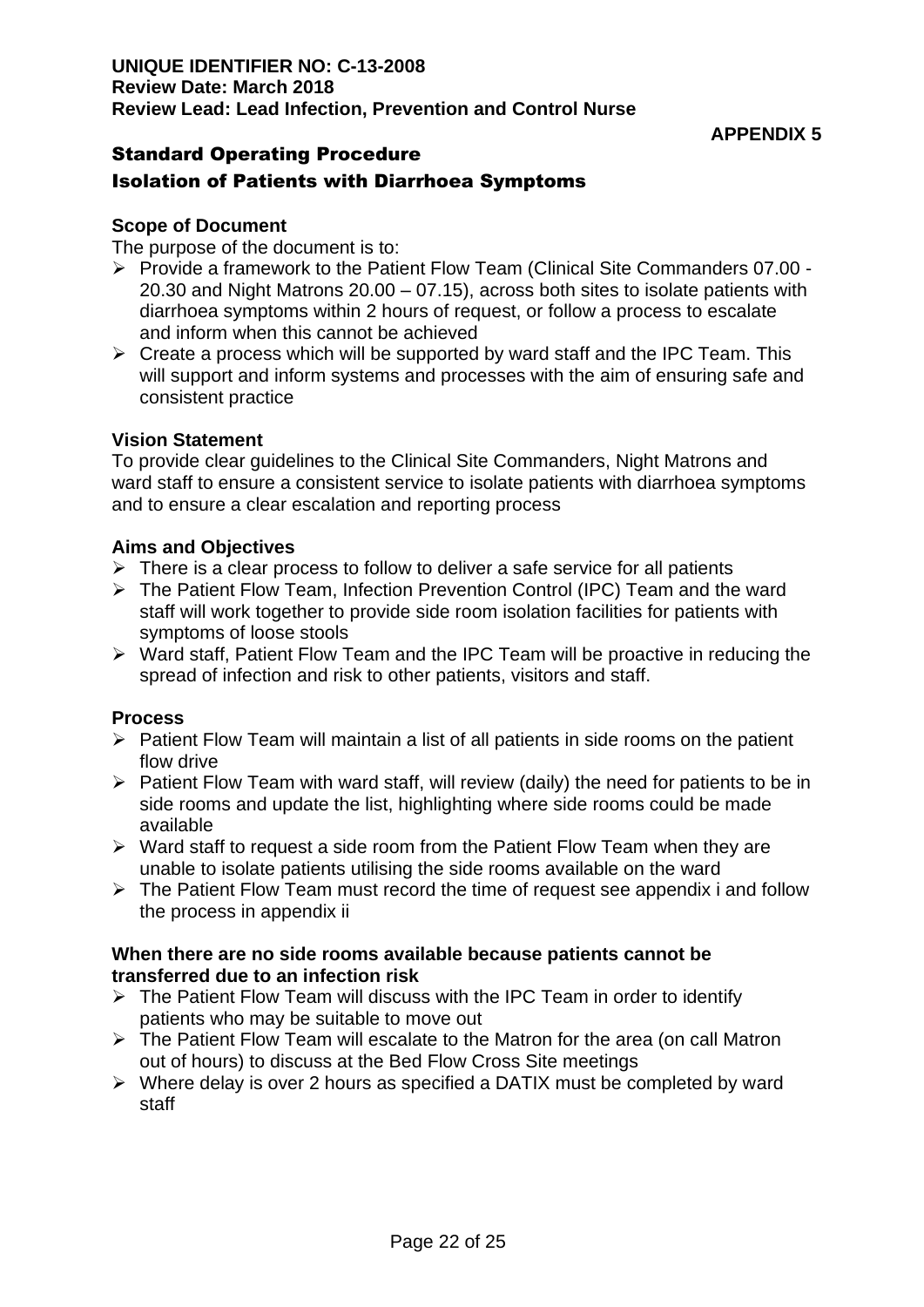## Responsibilities

This Standard Operating Procedure has been developed following an SI outbreak for Clostridium difficile. It has been produced to support staff in order to ensure close working between the Patient Flow Team, ward staff and IPC Team. This is in order to work together to prevent a further outbreak, isolate patients in a timely manner and ensure that all staff are using the correct reporting process and escalating when a side room is not readily available.

#### **Ward Staff must ensure they:**

- ➢ collect a stool sample from all patients with diarrhoea symptoms
- ➢ complete a Bristol Stool Record for all patients with diarrhoea symptoms
- $\triangleright$  review all patients in side wards and the need for the side room on a daily basis
- $\triangleright$  follow the process in the flow chart for isolation of patients and reporting procedure.
- ➢ complete DATIX when isolation within 2 hours is not achieved
- ➢ document in EPR notes

#### **Patient Flow Team must ensure they:**

- $\triangleright$  keep an up to date list of all patients in the side rooms, utilising staff information, cap man, ICNET
- $\triangleright$  review the list daily and make available for Patient Flow Team members
- $\triangleright$  clarify with ward staff need for isolation and ensure ward staff are reviewing the need for side rooms daily
- $\triangleright$  follow the process outlined in the flow chart when isolation of a patient is required and record time requested
- ➢ discuss with IPC Team if no side rooms available and report and escalate at the bed meetings utilising the assistance of the matrons/on call matrons
- $\triangleright$  record time of request for side room for patient with diarrhoea symptoms and complete form (appendix i )

## **Infection Prevention & Control Team must ensure they:**

- $\triangleright$  support ward staff and flow team with enquiries re isolation needs of patients
- $\triangleright$  give clear guidelines if nursing patient s with an infection in main bays.

#### **On Call Matrons (16.00 – 20.30 midweek, 10.00-18.00 weekends and bank holidays) must ensure they:**

 $\triangleright$  support ward staff and Patient Flow Team to identify a side room when isolation is required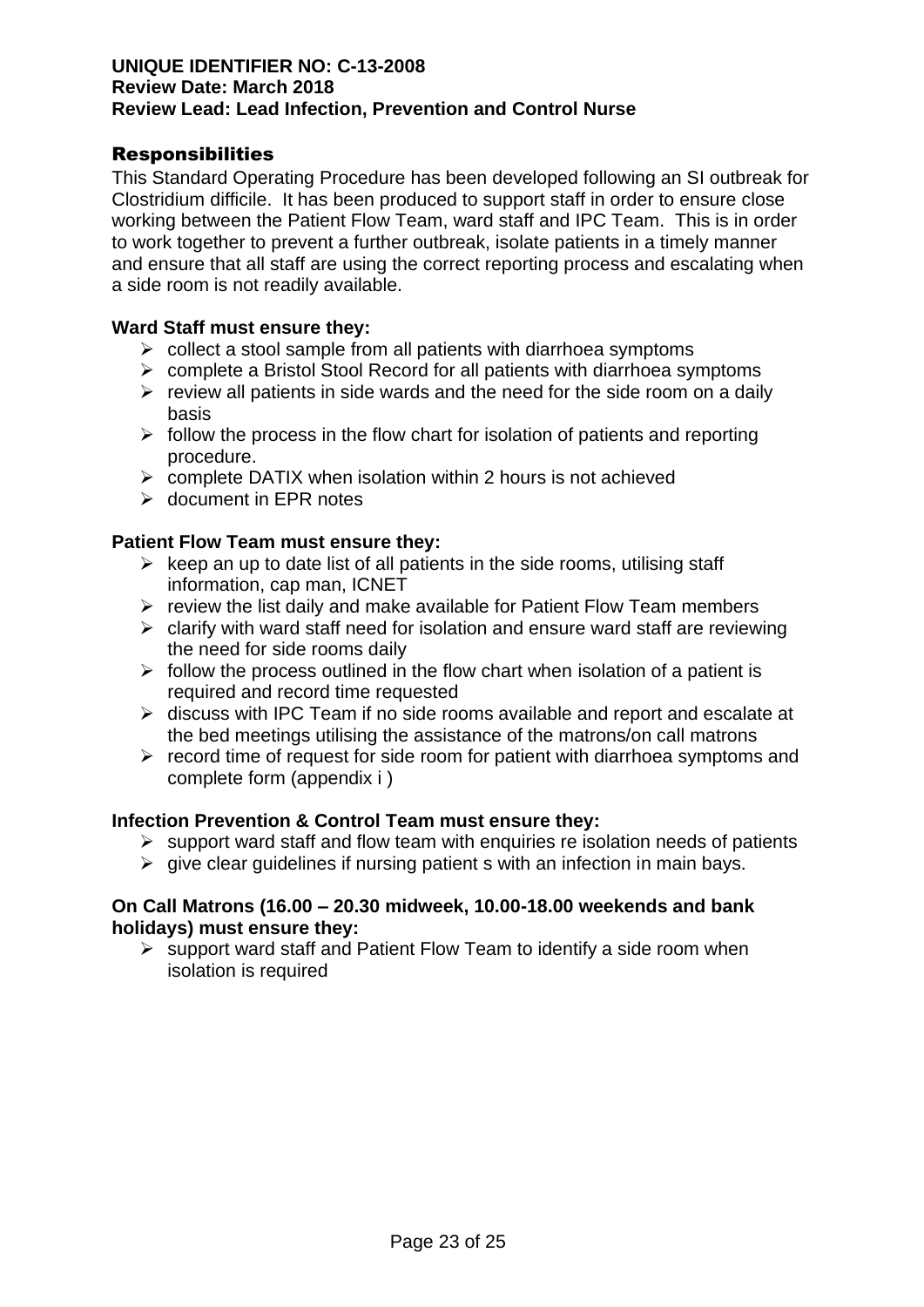## Appendix i - Ward Patients with Diarrhoea Symptoms requiring a Side Room when a Side Room is not available

| Date &<br><b>Time</b> | Ward Hosp | <b>No</b> | <b>Name</b> | 2 <sub>hr</sub><br><b>Breech</b><br><b>Time</b> | <b>Outcome including</b><br>escalation |
|-----------------------|-----------|-----------|-------------|-------------------------------------------------|----------------------------------------|
|                       |           |           |             |                                                 |                                        |
|                       |           |           |             |                                                 |                                        |
|                       |           |           |             |                                                 |                                        |
|                       |           |           |             |                                                 |                                        |
|                       |           |           |             |                                                 |                                        |
|                       |           |           |             |                                                 |                                        |
|                       |           |           |             |                                                 |                                        |
|                       |           |           |             |                                                 |                                        |
|                       |           |           |             |                                                 |                                        |
|                       |           |           |             |                                                 |                                        |
|                       |           |           |             |                                                 |                                        |
|                       |           |           |             |                                                 |                                        |
|                       |           |           |             |                                                 |                                        |
|                       |           |           |             |                                                 |                                        |
|                       |           |           |             |                                                 |                                        |
|                       |           |           |             |                                                 |                                        |

## **(Follow Escalation Flowchart)**